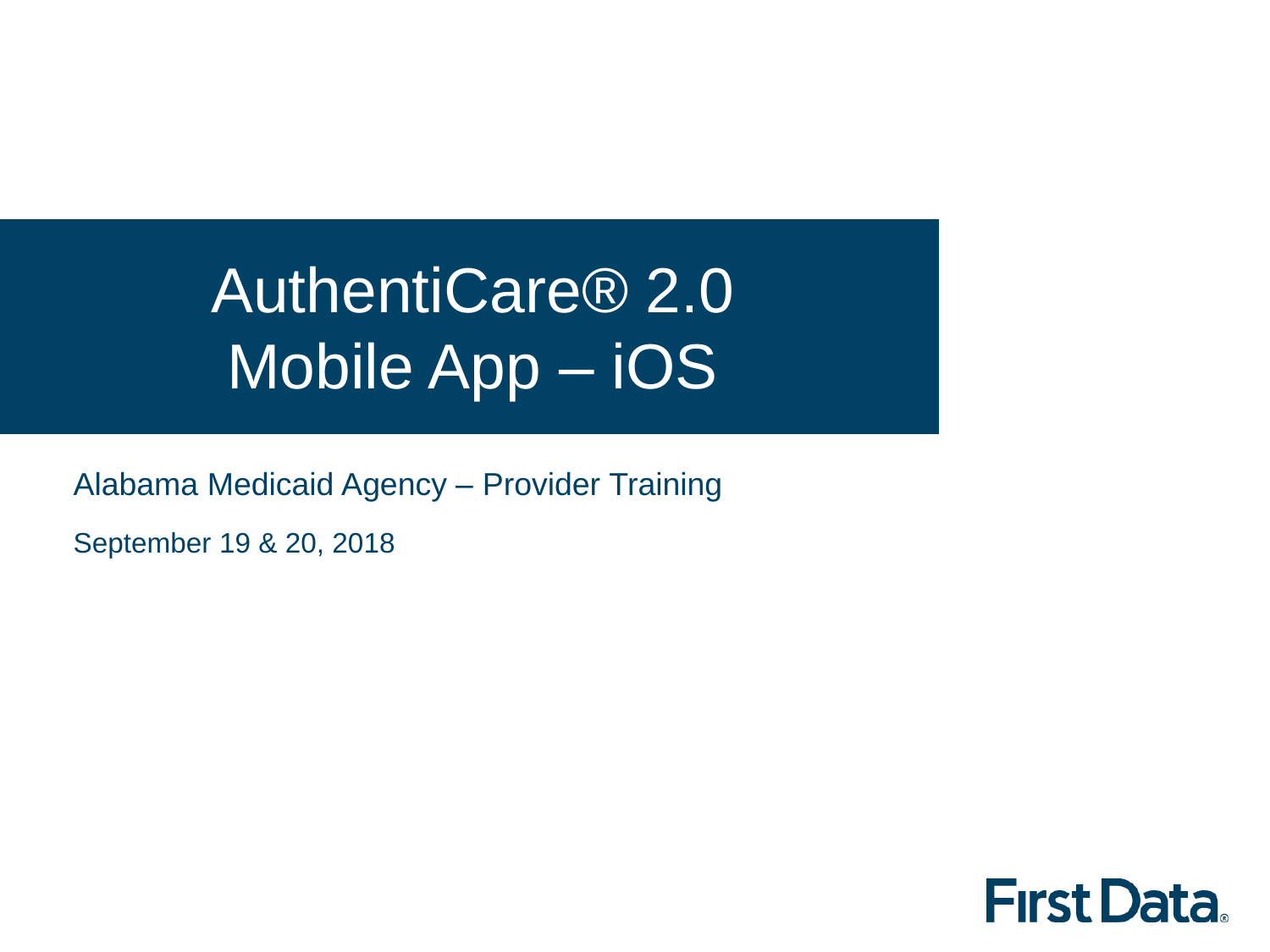#### Introducing the AuthentiCare® 2.0 Mobile App

First Data offers both Android and iOS mobile applications (apps) for Alabama Workers to use as a means of Check-In/Check-Out for service visits. iOS screenshots are displayed in this training. This training will:

- Train providers as trainers of workers in their agency, i.e. "Train the Trainers."
- Detail features of the iOS mobile app.
- List the setup processes to prepare workers for mobile app operation.
- List the steps for workers to utilize the mobile app features.
- Process Check-Ins/Check-Outs of client service visits.

*Note: The AuthentiCare 2.0 mobile application is available for use on iOS operating systems 9.0 and newer. Users of iOS mobile devices with operating systems prior to 9.0 will not be able to log in to the AuthentiCare 2.0 mobile application. Support for iOS earlier than 9.0 will no longer be available after September 30, 2018.*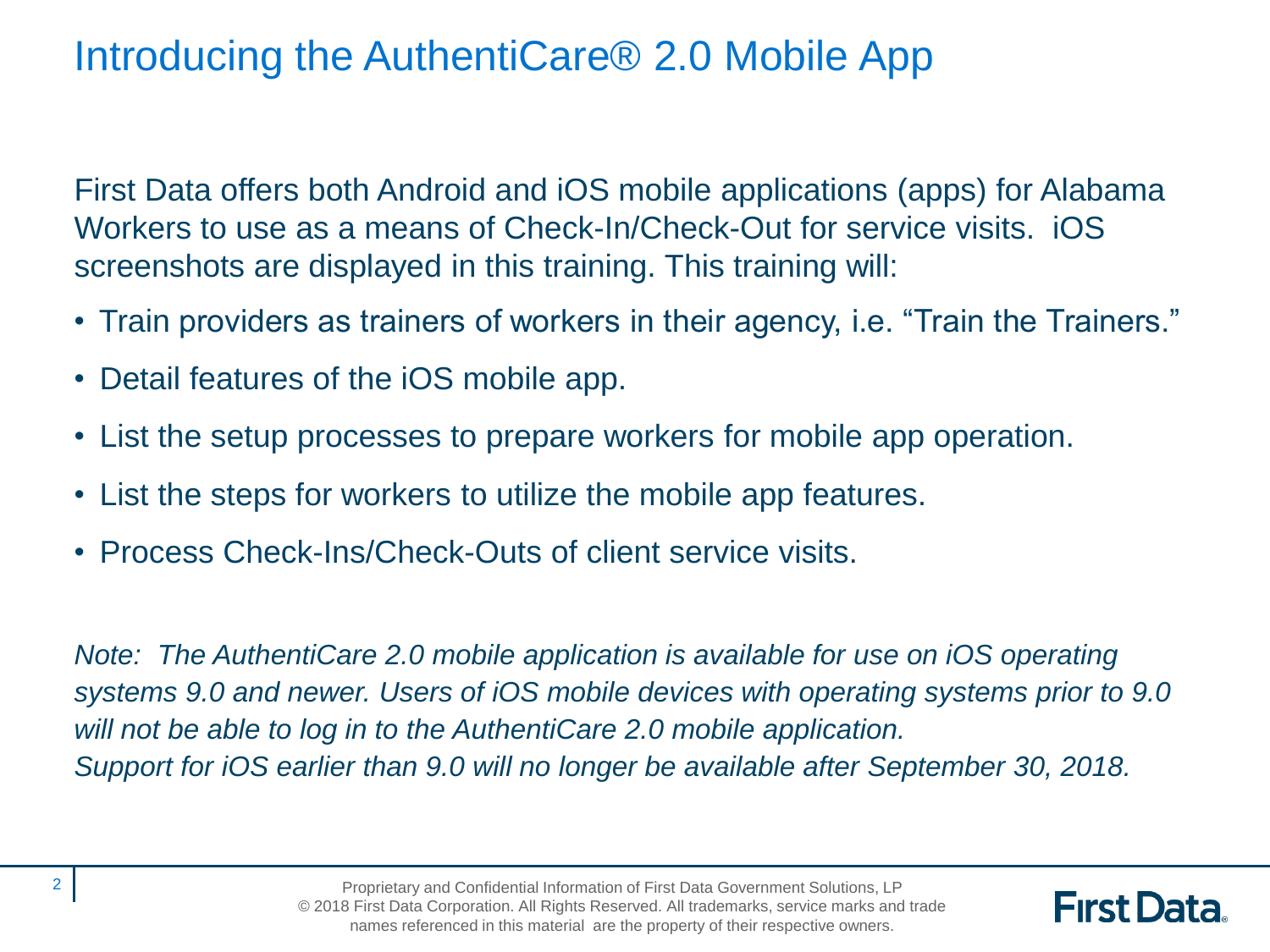#### Install AuthentiCare® 2.0 – Soon!

There is an urgency about implementing AuthentiCare 2.0.

- Security certificate changes were needed by late September for Google Chrome to work with AuthentiCare 2.0.
- The new certificates on the portal will not work with the current AuthentiCare mobile app.
- Those changes will not be compatible with the current AuthentiCare mobile app, so the current mobile app will stop working on September 30, 2018, late in the evening.

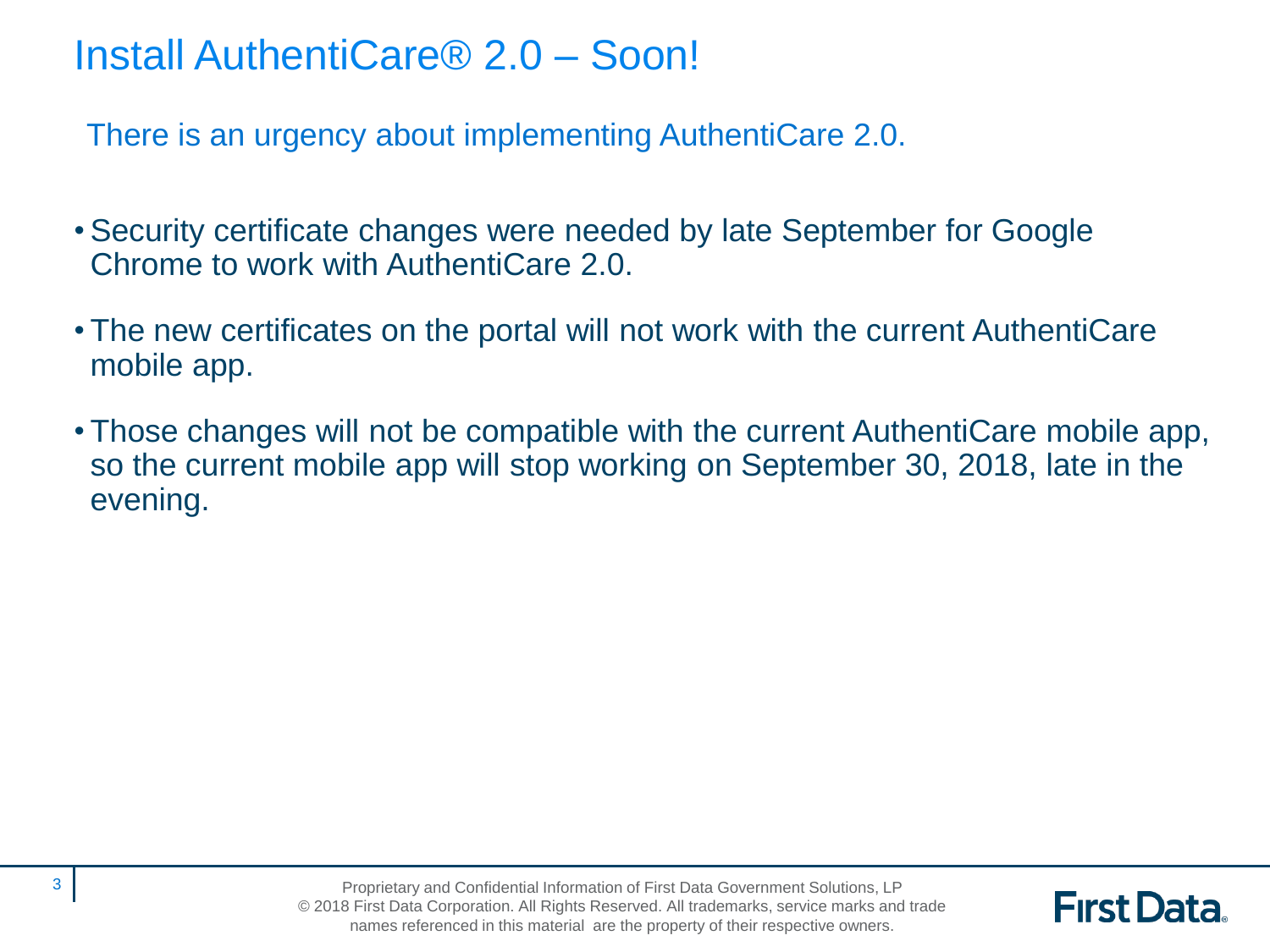## The Mobile App AuthentiCare 2.0 Explained

This is a new app. What is new and different?

- This app is available in Spanish as well as English.
- Workers can reset their login passwords by requesting a passcode at the worker's email address listed on the Worker Entity Settings page in AuthentiCare. Workers do not have to call the provider for a password change if the email address is there.
- Screens have a different look. For example, the placement of the menu is under Settings.
- Colors and print are ADA approved.
- Numerous changes we will make note of as we review these slides.

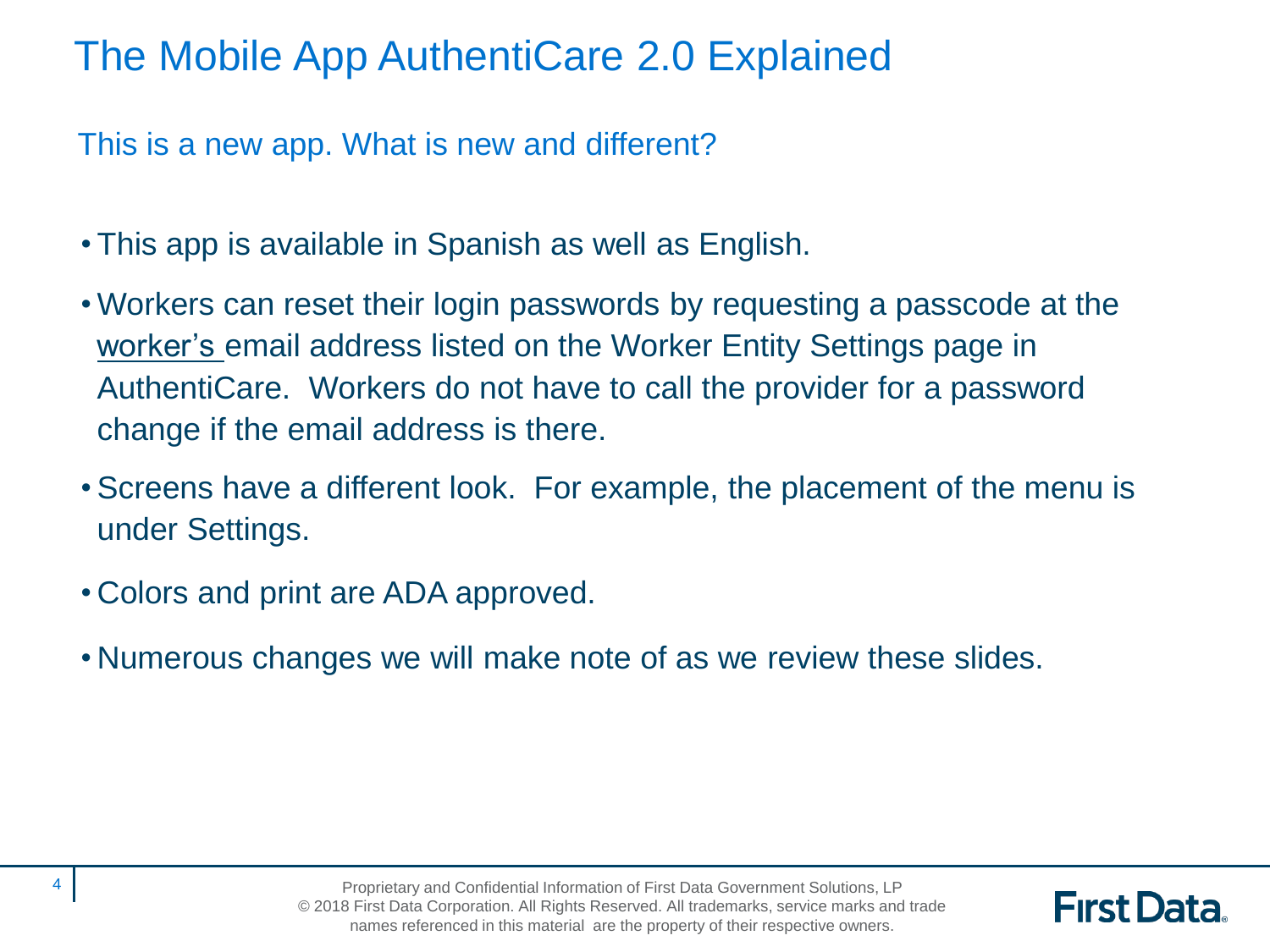The Mobile App AuthentiCare 2.0 Explained

In addition for iOS devices:

• AuthentiCare 2.0 can be installed next to the current app.

- Workers may keep the 2.0 app and the current app on their mobile devices for a short time. That way, they have a back-up app to assure completion of their Check-In/Check-Out process. Remember after September 30, 2018, the current app will no longer be available.
- The security protocol with the 2.0 app will not allow screenshots.

*Note: The Device ID will change for the new app on iOS. Workers can request that a provider register the current Device ID on the Provider Entity Settings page and the AuthentiCare 2.0 Device ID on the Worker Entity Settings page to be able to access both apps.* 

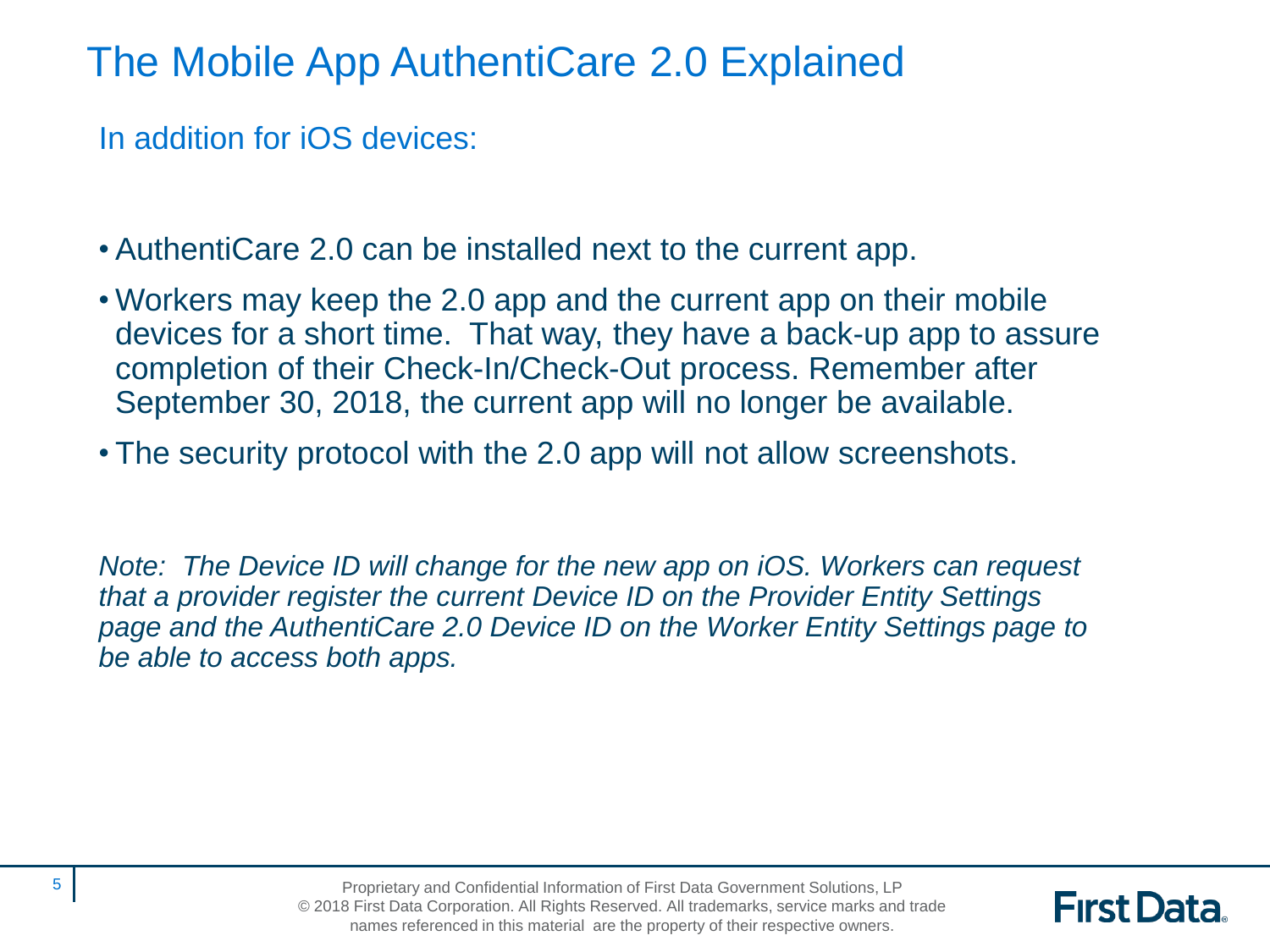#### Provider Setup in AuthentiCare

- New providers will follow the steps described in Chapter 11 of the AuthentiCare Alabama User Manual by making selections and completing fields on their Provider Entity Settings Page.
- Providers will select **Yes** for **Mobile Enabled.**
- Providers will enter **Mobile phone number**, **Device ID** and complete **Assignment** fields.

| * Mobile Enabled: $\circ$ Yes $\circ$ No |                                                                                                                          |           |                   |
|------------------------------------------|--------------------------------------------------------------------------------------------------------------------------|-----------|-------------------|
| Messaging Enabled: ○ Yes ● No            |                                                                                                                          |           |                   |
|                                          | <b>Number</b>                                                                                                            | Device Id | <b>Assignment</b> |
|                                          | (111)111-1111 [00000000000000] 555555<br>(222) 222-2222 [1111111111111] 666666<br>(333) 333-3333 [22222222222222] 777777 |           |                   |
| <b>Mobile phone number:</b>              |                                                                                                                          |           |                   |
| Device ID:                               |                                                                                                                          |           |                   |
| <b>Assignment:</b>                       |                                                                                                                          |           |                   |
| Add                                      | <b>Remove</b>                                                                                                            |           |                   |

Proprietary and Confidential Information of First Data Government Solutions, LP © 2018 First Data Corporation. All Rights Reserved. All trademarks, service marks and trade names referenced in this material are the property of their respective owners.

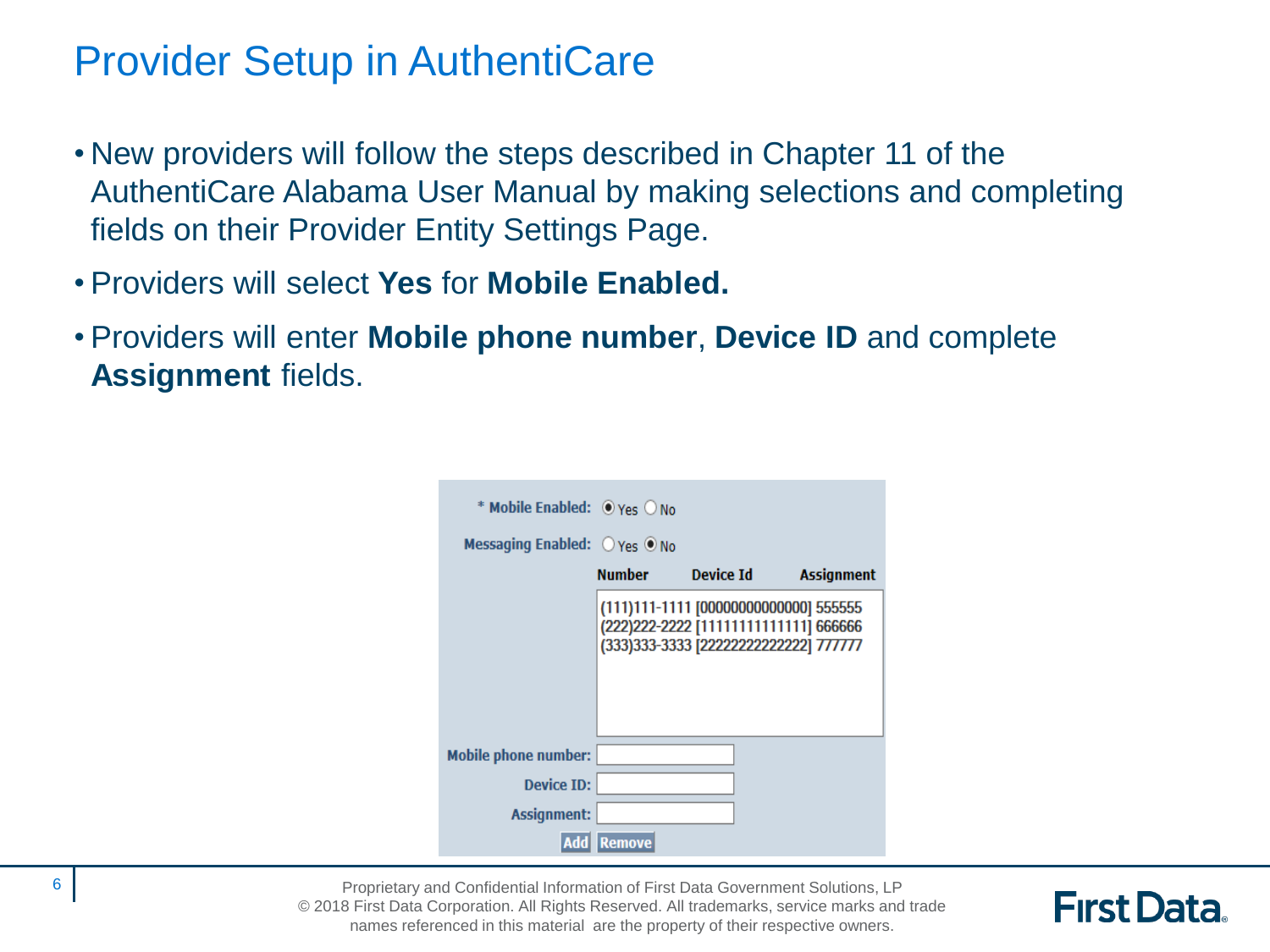#### Worker Set-Up in AuthentiCare

Providers will add the worker's email address to the **Email Address field** on the **Worker Entity Settings Page** in AuthentiCare as well input **Mobile Enabled** and add a **Password**, **Mobile phone number**, **Device ID**, and **Office Phone**.

| <b>Worker Entity Settings</b> |                                           |  |                                   |                                |
|-------------------------------|-------------------------------------------|--|-----------------------------------|--------------------------------|
| * Indicates a required field. |                                           |  |                                   |                                |
|                               | ID: 13365                                 |  |                                   |                                |
|                               | PIN: *****                                |  |                                   |                                |
| * First Name: test            |                                           |  |                                   |                                |
| <b>Middle Name:</b>           |                                           |  |                                   |                                |
| * Last Name: Worker1          |                                           |  | * Mobile Enabled: OYes ONo        |                                |
| <b>Company Name:</b><br>SSN:  |                                           |  | * Mobile Locked: OYes ONo         |                                |
| FID:                          |                                           |  | Password:                         |                                |
|                               | Gender: Female V                          |  | Worker Must Change Password:      |                                |
|                               | Birth Date: MM/DD/YVYY                    |  | Mobile phone number: 513-630-7320 |                                |
|                               | Email Address: candace.cobb@firstdata.com |  |                                   | Device ID: 397E2EFF-759A-4DF4- |
|                               | Begin Date: 08/01/2014                    |  | <b>Office Phone: 785-727-6044</b> |                                |
|                               | End Date: MM/DD/YYYY                      |  |                                   |                                |
|                               | Language: English V                       |  |                                   |                                |
| Status: Active                | $\checkmark$                              |  |                                   |                                |
| * Mobile App Mode: Frontier V |                                           |  |                                   |                                |

Proprietary and Confidential Information of First Data Government Solutions, LP © 2018 First Data Corporation. All Rights Reserved. All trademarks, service marks and trade names referenced in this material are the property of their respective owners.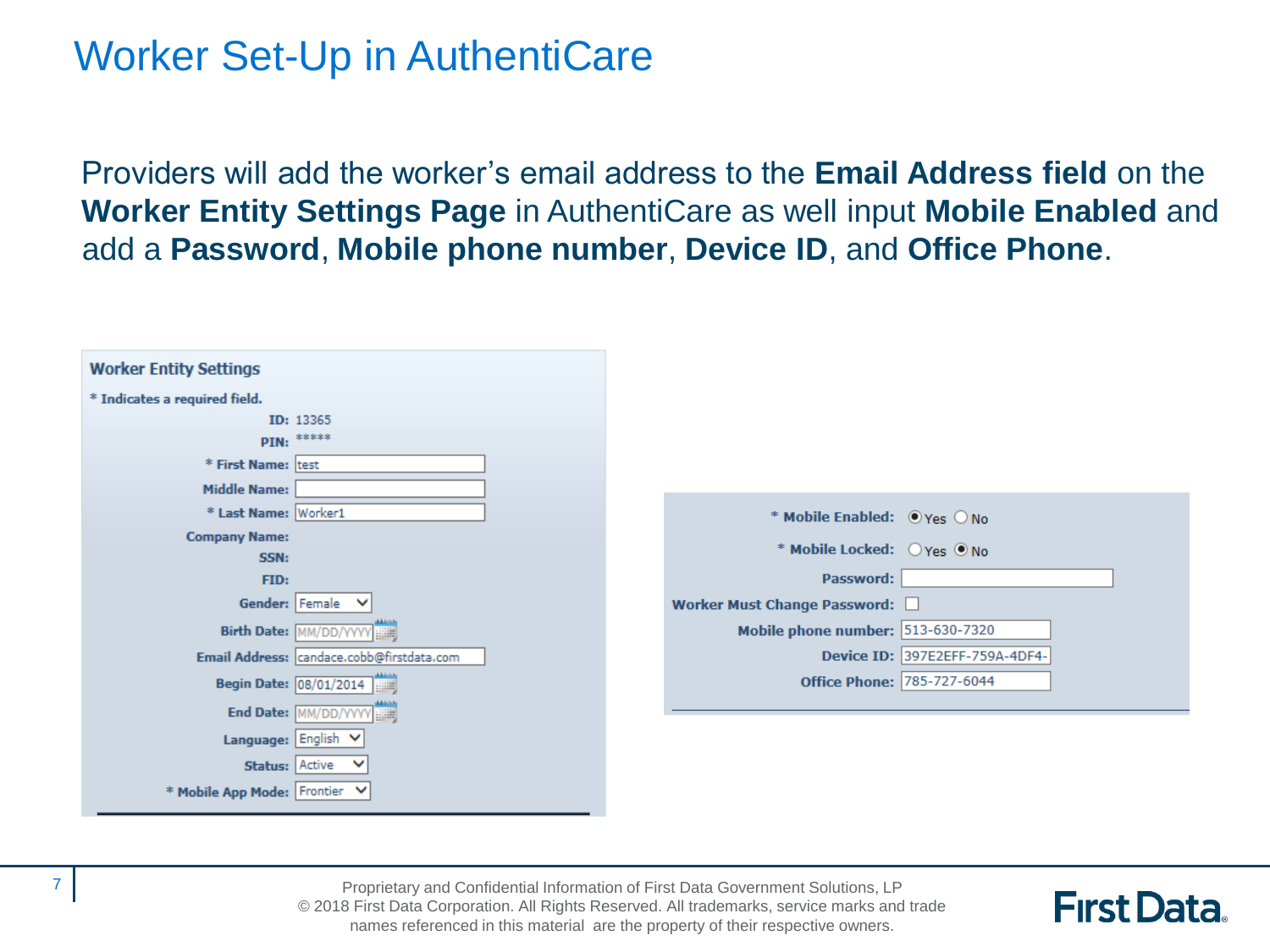## Installing and Setting Up AuthentiCare 2.0

The installation of AuthentiCare 2.0 will begin with finding the app in the Apple Store.

Steps for Workers to download and install AuthentiCare 2.0:

- 1. Open the Apple Store on the mobile device.
- 2. Select AuthentiCare 2.0 for download.
- 3. Tap **ALLOW** for the app to make and manage phone calls.
- 4. Tap **ALLOW** for the App to access the mobile device's location.

These terms and conditions must be accepted prior to the App opening on the mobile device.

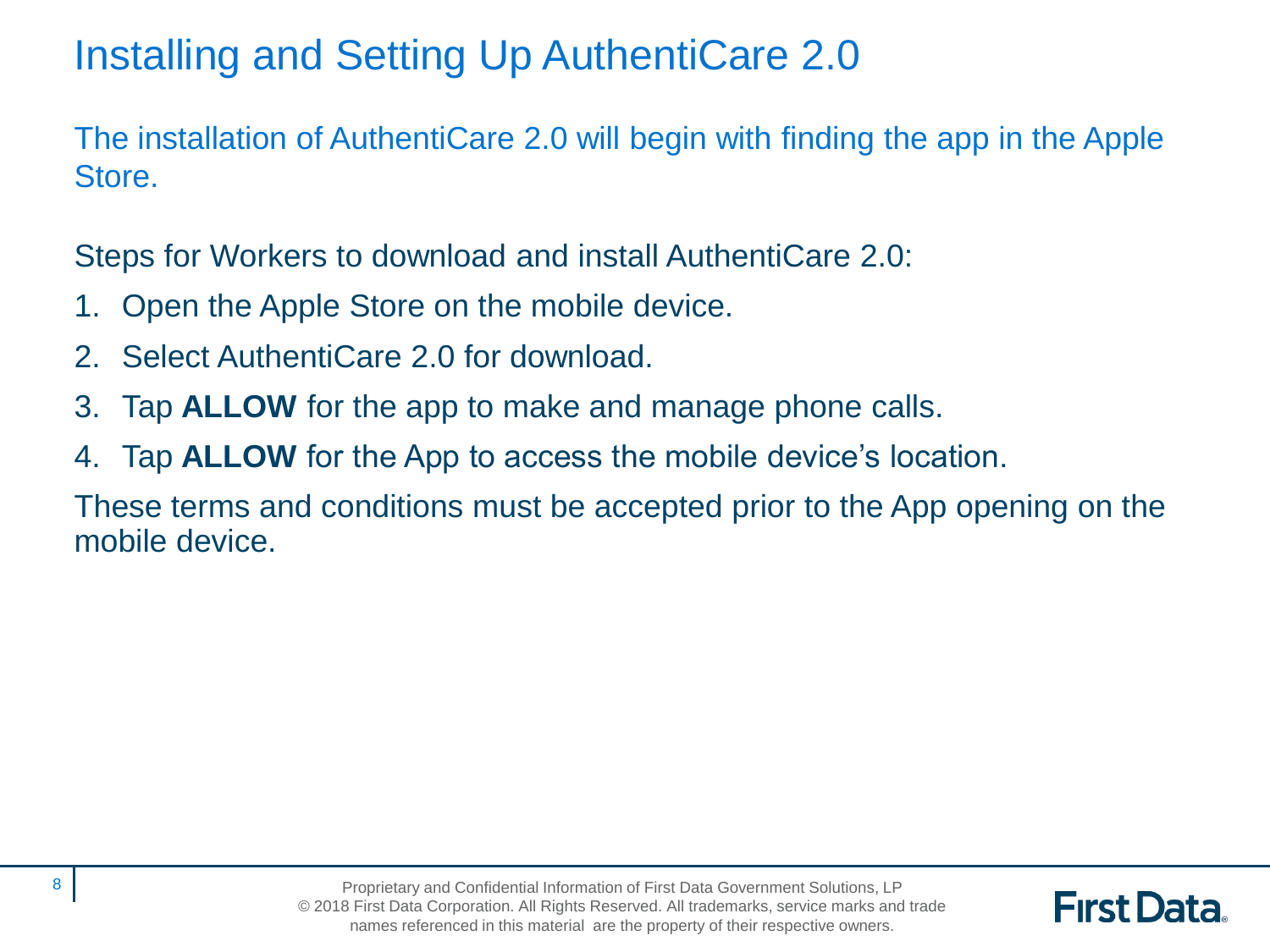#### Initial Setup

Once the AuthentiCare 2.0 app is installed, initial setup needs to occur.

In order for the worker to use AuthentiCare 2.0, the worker will need to:

- 1. Confirm the Provider has entered the phone number of the mobile device, email address, and Device ID in AuthentiCare.
- 2. Input the **Setup Code**: ALABAMAPRD
- 3. Once the worker inputs ALABAMAPRD and click **Submit**, the worker agrees to the End User License Agreement.

To view the End User License Agreement, tap the link, **END USER LICENSE AGREEMENT**.

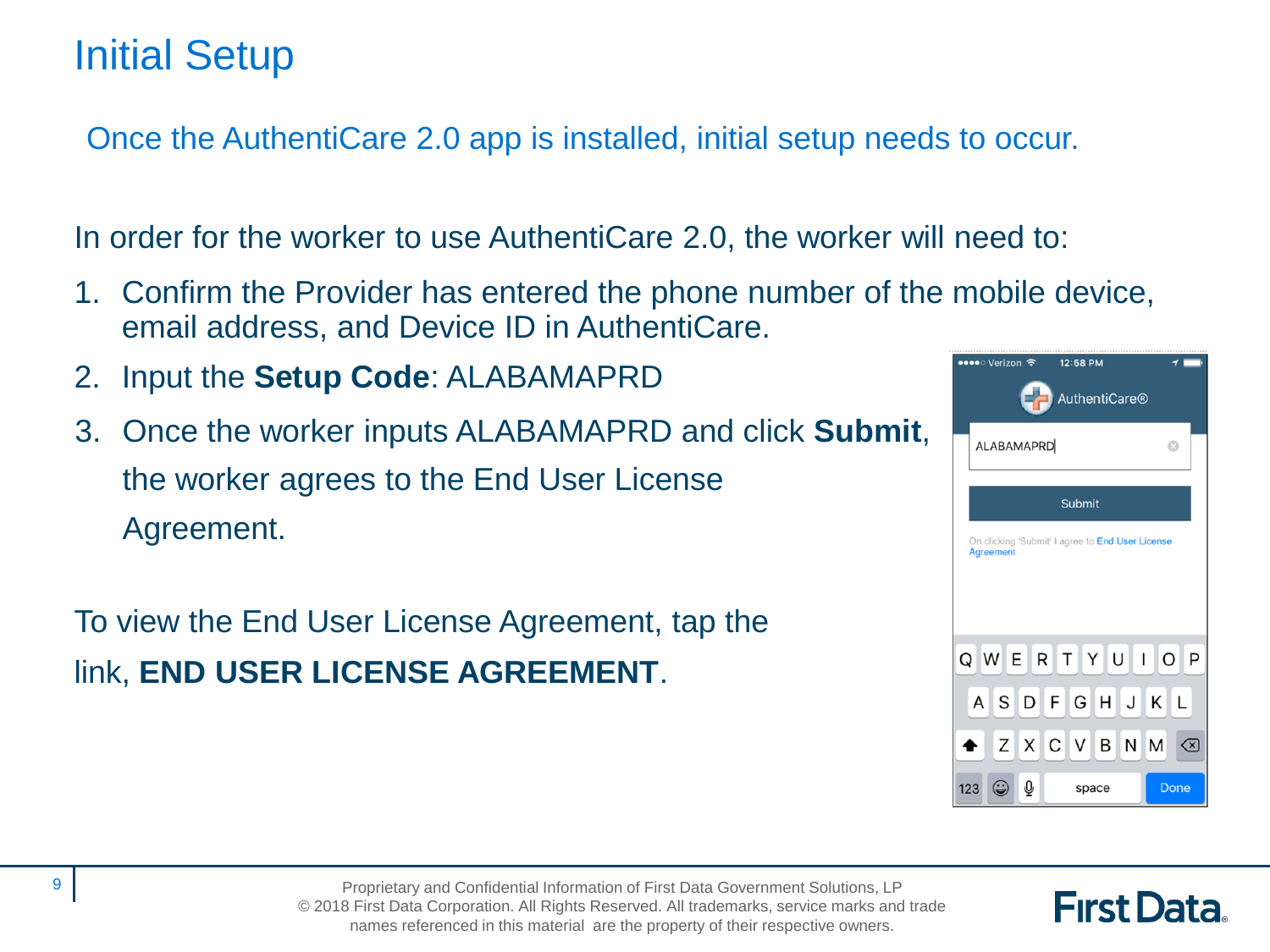#### Worker Login

- The login screen displays the Worker ID and Password fields.
- The worker will enter the **Worker ID** and **Password**.
- Note the choices of **FORGOT PASSWORD?** and **SETTINGS**.

| ●●●●○ Verizon ক<br>2:02 PM<br>E<br>AuthentiCare <sup>®</sup> |          |  |  |  |  |  |  |
|--------------------------------------------------------------|----------|--|--|--|--|--|--|
| Worker ID                                                    |          |  |  |  |  |  |  |
| Password                                                     |          |  |  |  |  |  |  |
| Sign In                                                      |          |  |  |  |  |  |  |
| Forgot Password?                                             | Settings |  |  |  |  |  |  |
|                                                              |          |  |  |  |  |  |  |
|                                                              |          |  |  |  |  |  |  |
| <b>First Data</b>                                            |          |  |  |  |  |  |  |

Proprietary and Confidential Information of First Data Government Solutions, LP © 2018 First Data Corporation. All Rights Reserved. All trademarks, service marks and trade names referenced in this material are the property of their respective owners.

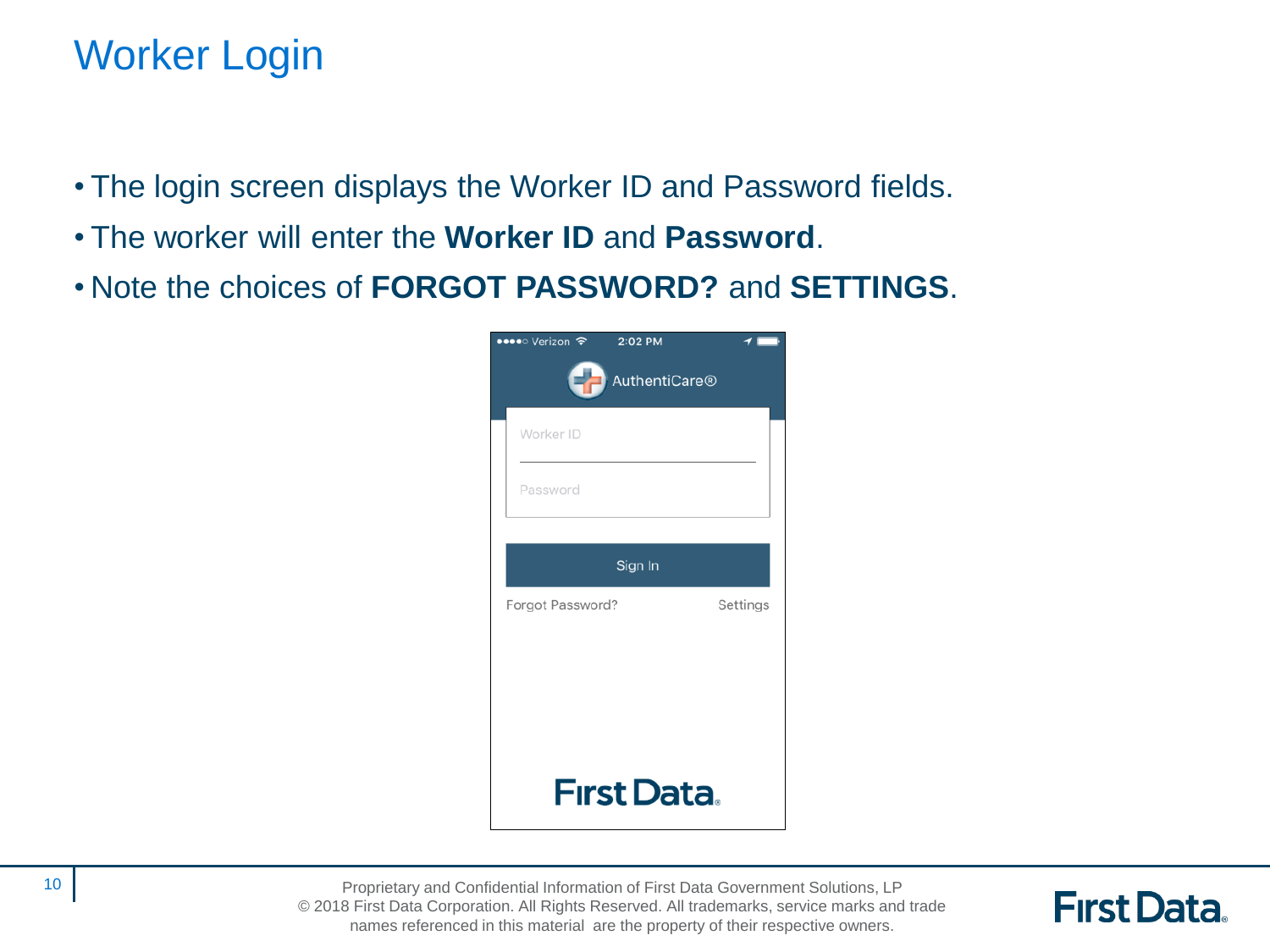#### Worker is Able to Reset a Password

Once the worker has an email address in AuthentiCare, the worker can reset a password through AuthentiCare 2.0.

- If a password is forgotten, a worker can tap **FORGOT PASSWORD?** The Forgot Password screen displays, complete with instructions.
- The worker will input the **WORKER ID** and tap **REQUEST PASSCODE** to receive an email with the Passcode.
- If the worker's email address is not in AuthentiCare, the worker will need to call the provider to request a new password.



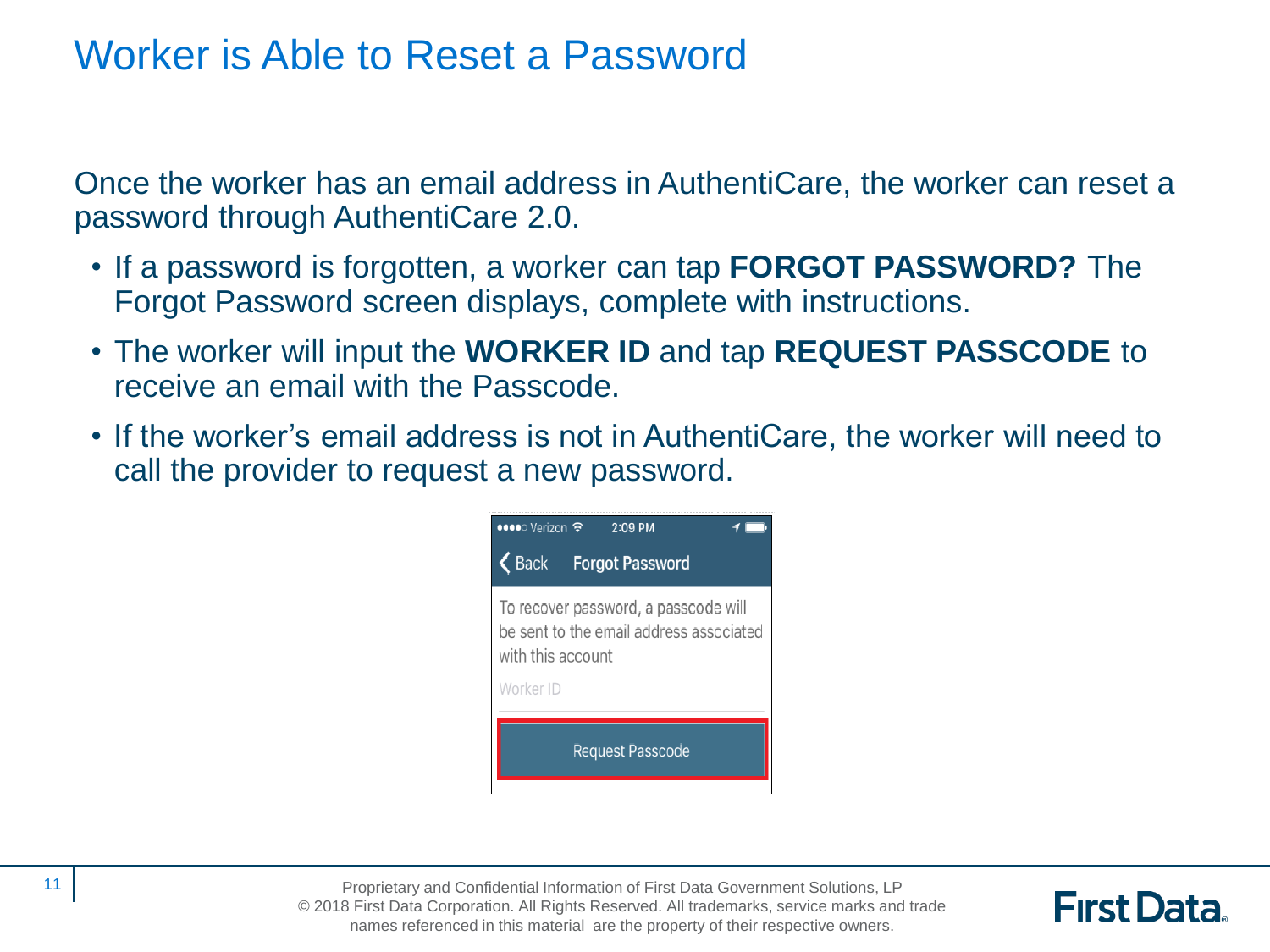#### Error – Unable to Find Worker Email

- This screen will display if the worker's email address is not in AuthentiCare.
- The worker can tap **OK** to leave the screen, and then will contact the provider for a new password.



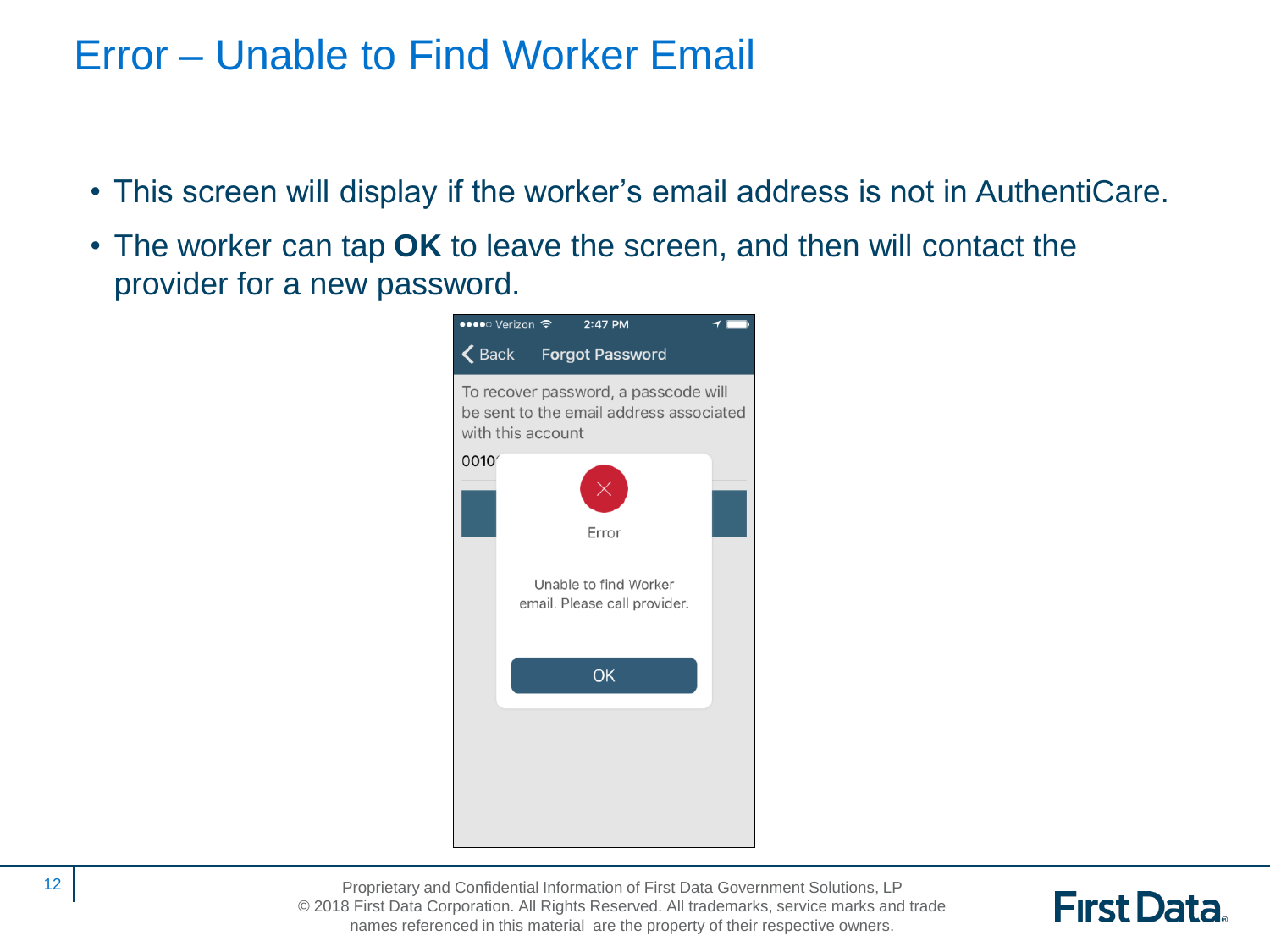#### Success – Passcode is Sent through Email

This screen displays when the worker's email address is listed in AuthentiCare.

• The worker will tap **DONE**. The Passcode will be sent to the email address listed in AuthentiCare.



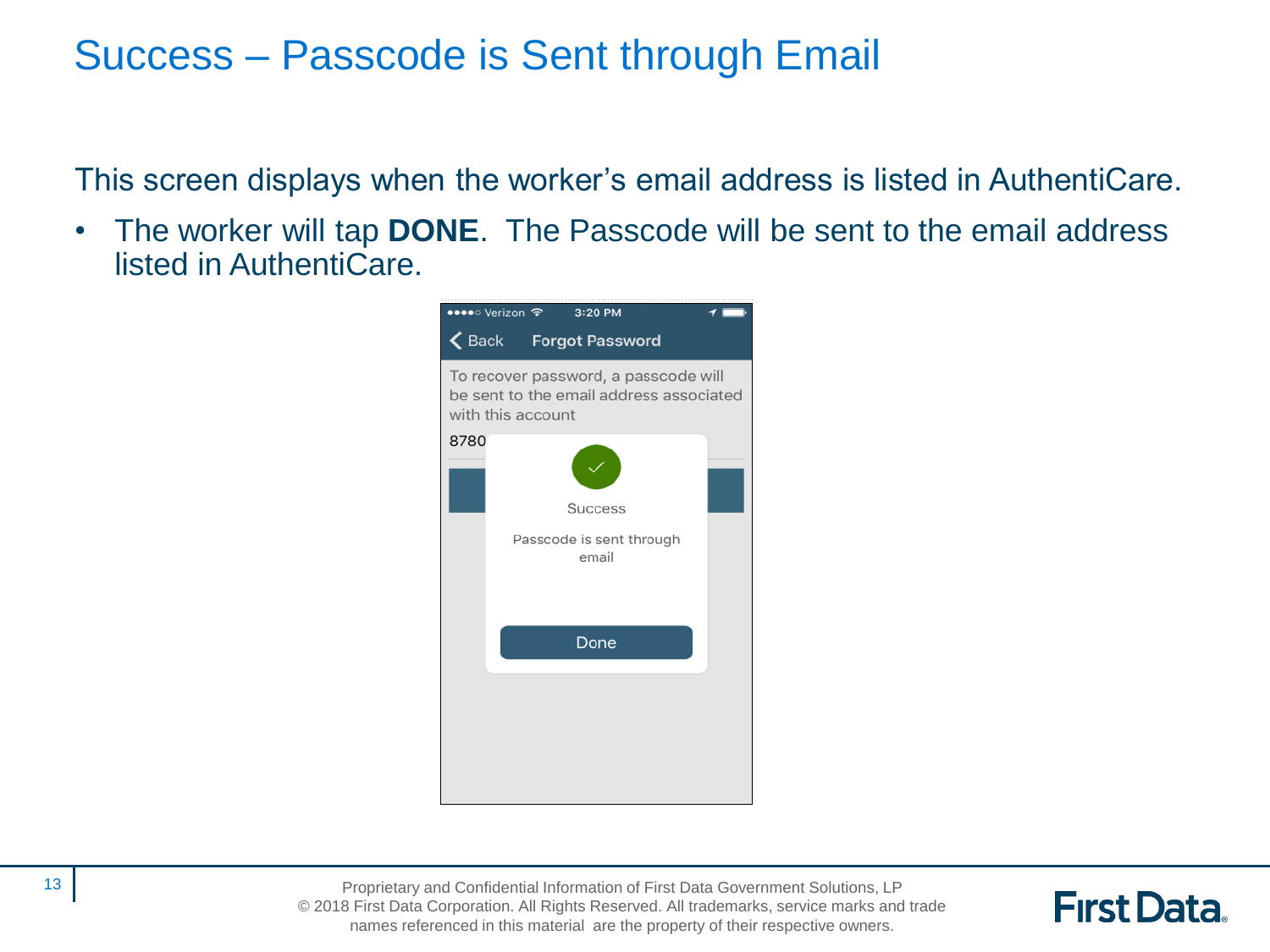#### Password Reset

- The Change Password screen displays.
- The worker will:
	- 1. Enter the passcode sent through email in the Enter Passcode field .
	- 2. Enter the new password in both the New Password field and Confirm New Password field. The password rules are listed on the screen.
	- 3. Tap **SUBMIT.**



Proprietary and Confidential Information of First Data Government Solutions, LP © 2018 First Data Corporation. All Rights Reserved. All trademarks, service marks and trade names referenced in this material are the property of their respective owners.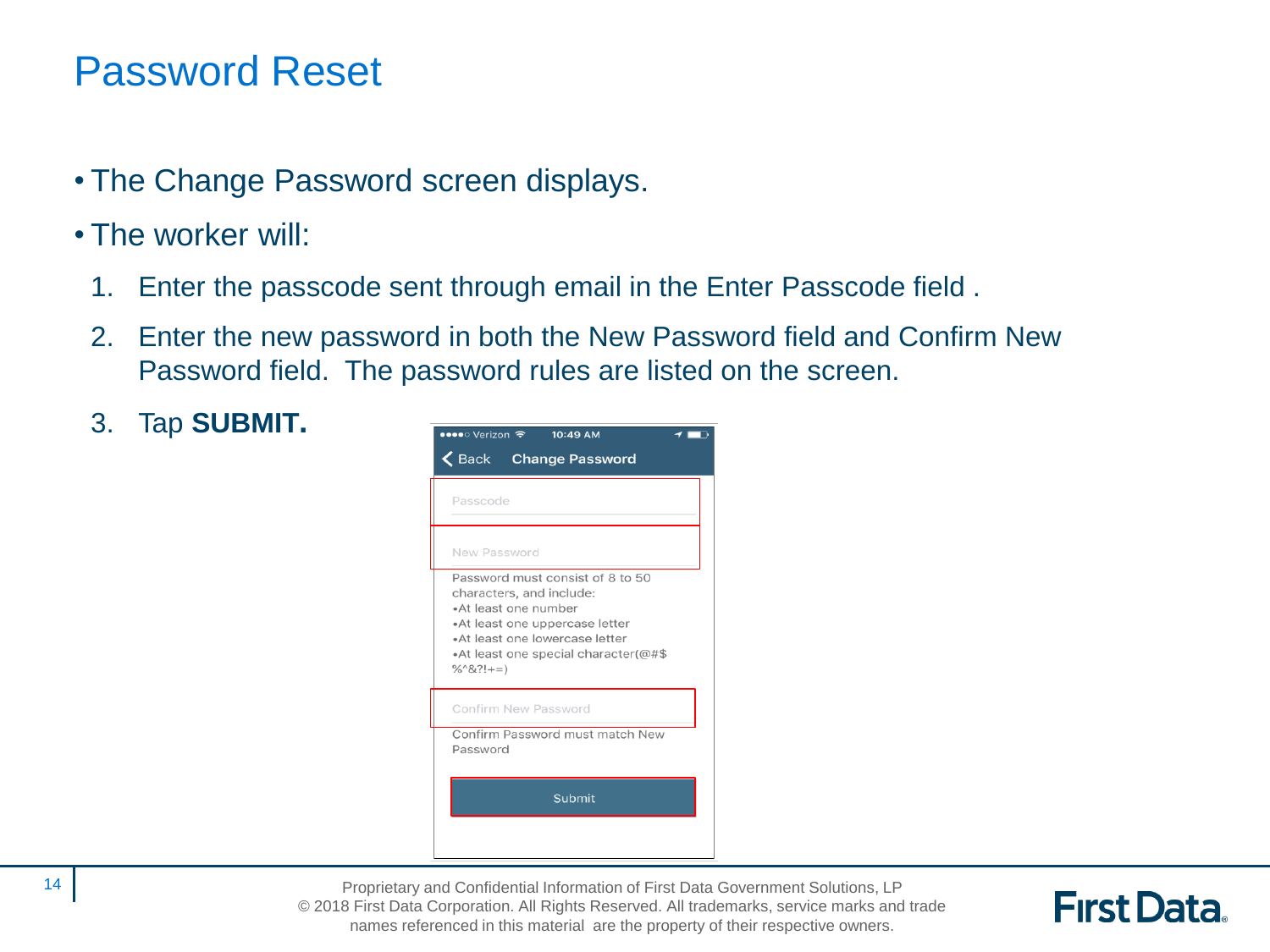#### Finding a Device ID from the Settings Menu

After entering the Setup Code, the worker will be taken to the login screen. To find the mobile device's Device ID the worker will:

- 1. Tap **Settings** at the bottom right of the screen. The Menu displays.
- 2. Tap **See Device Identifier** in the Menu. The Device ID displays.
- 3. Tap **OK** to close the window.
- 4. Assure the provider has the correct Device ID. (The worker can copy, and then email the Device ID to the provider.)

*Note: The worker cannot capture a screenshot of the Device ID on the mobile device.*  AuthentiCare 2.0 security does not allow device users to take screenshots.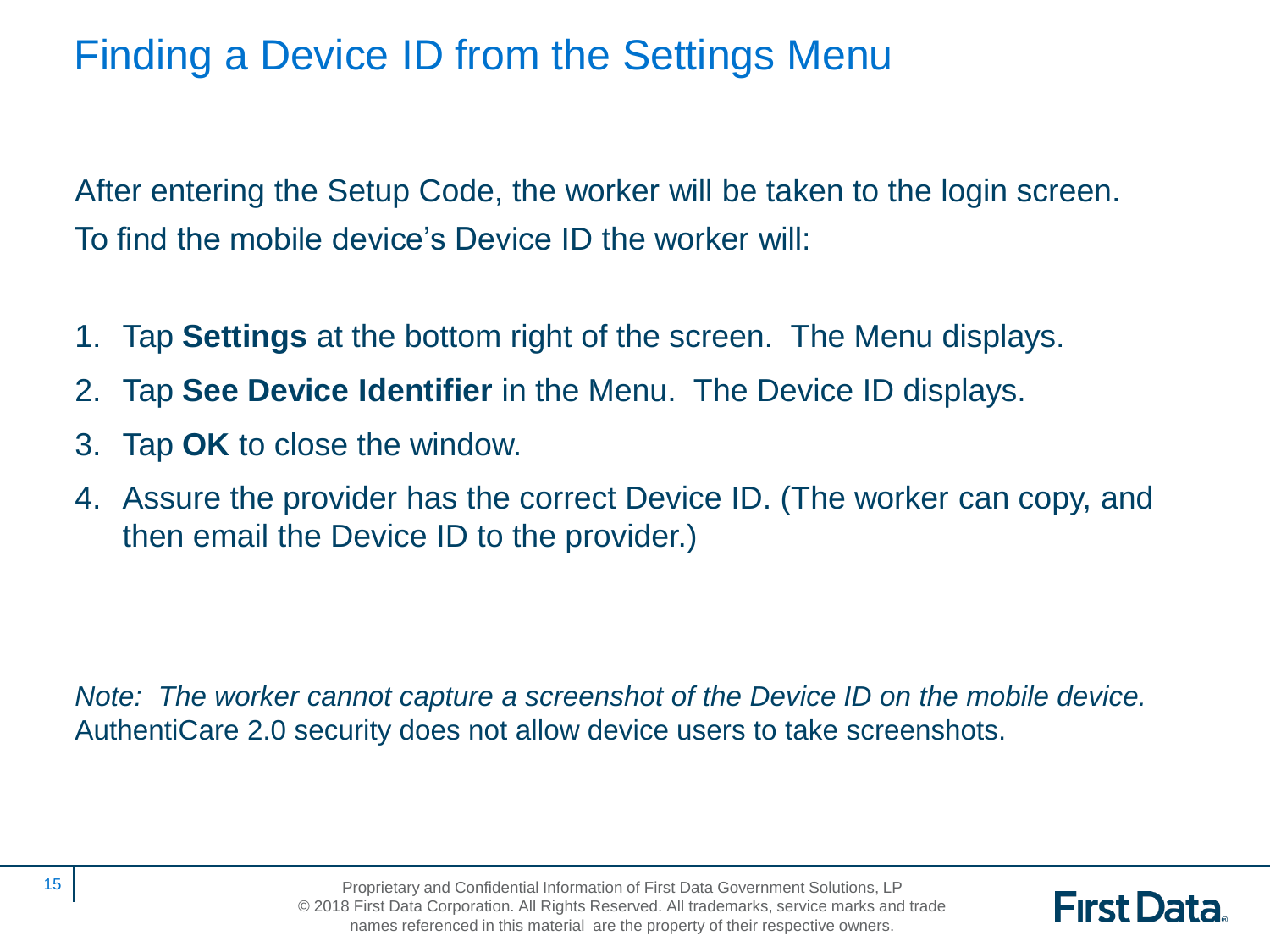## The Settings Menu Displayed

#### Find SETTINGS, then tap **See Device Identifier** on the Menu to display the Device ID.



Proprietary and Confidential Information of First Data Government Solutions, LP © 2018 First Data Corporation. All Rights Reserved. All trademarks, service marks and trade names referenced in this material are the property of their respective owners.

**First Data.** 

3.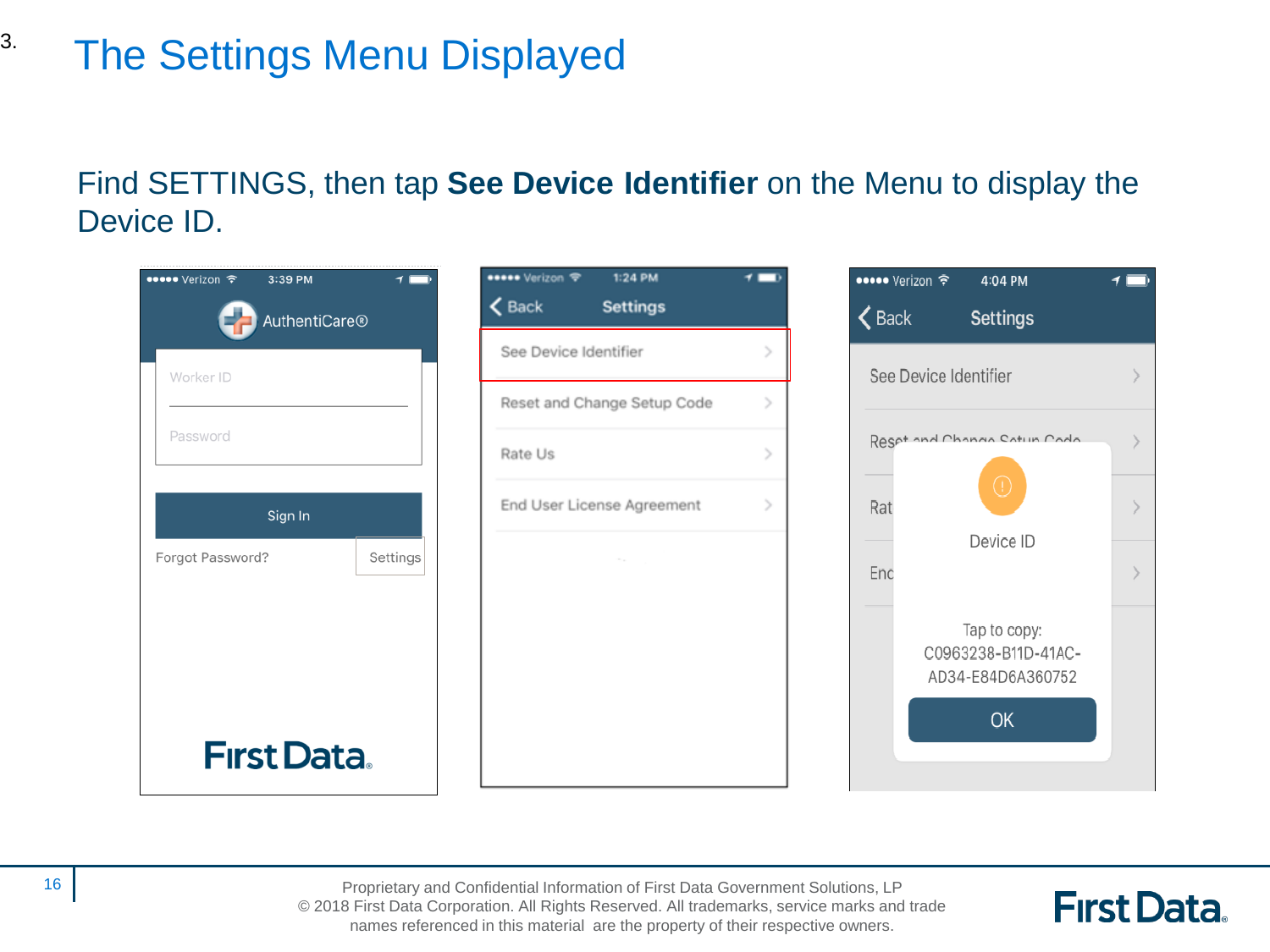#### Resetting the Login Password

After 6 unsuccessful attempts to log in, the worker's account will be locked on the 6th attempt. The worker will have to:

- 1. Call the provider to unlock the account.
- 2. Enter the new temporary password assigned by the provider.
- 3. Begin the process again of entering and confirming a new password.
- 4. Once the worker's ID and Password are entered, the worker's session begins.

*Note: User can still click on FORGOT PASSWORD and follow the steps and reset the password without having to call the provider even if they are locked out.*

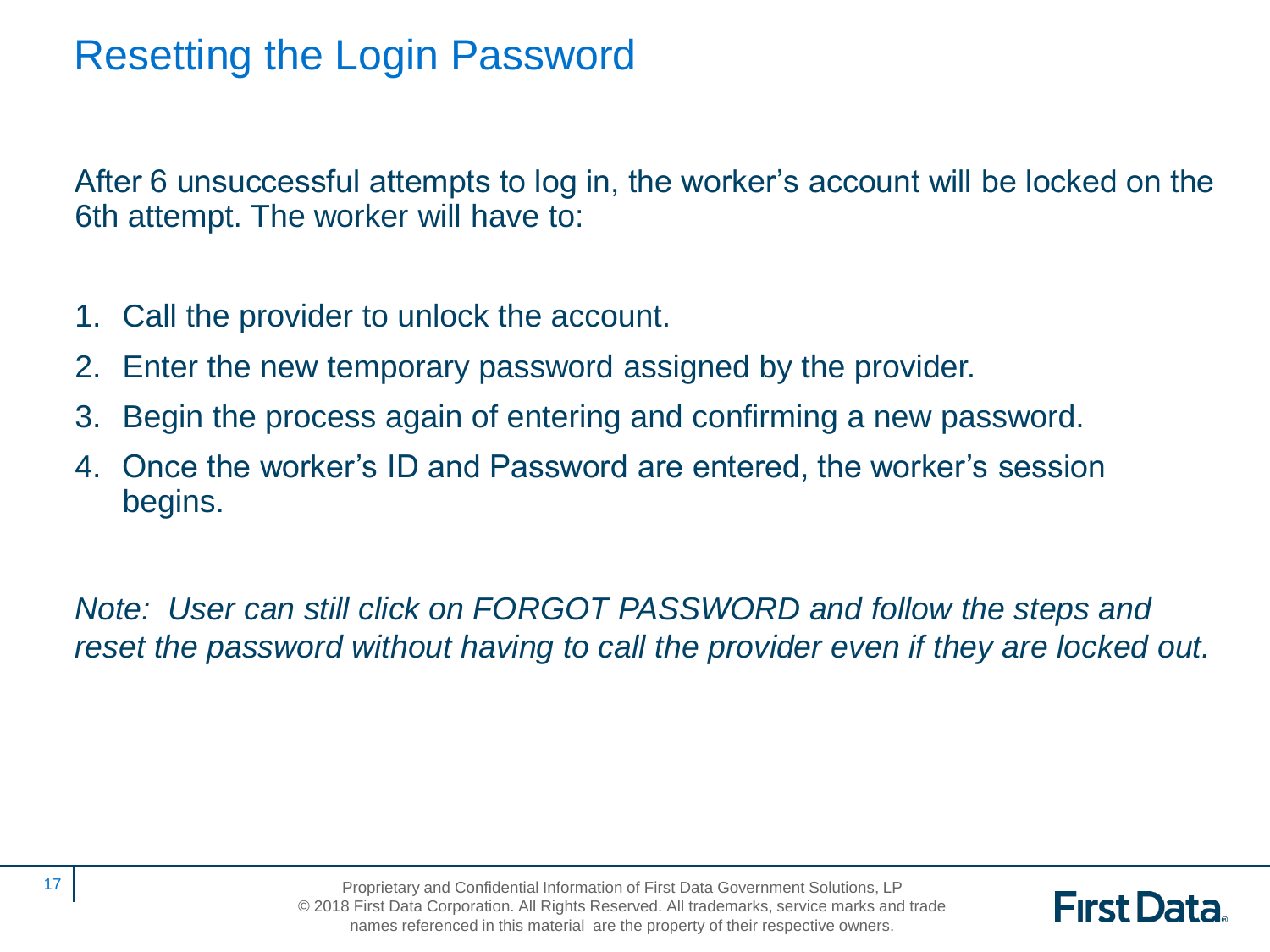## Logging Out of the Mobile App

To Log Out of the Mobile App

A Log Out of the Mobile App is different than a Check-Out of a service visit. There are reasons for a worker to log out of the Mobile App:

- The worker is done for the day, OR
- Another worker will be using the same mobile device to perform a Check-In or a Check-Out.
- To log out of AuthentiCare 2.0, the worker will:
	- 1. Tap **Settings** found at the bottom right of the screen.
	- 2. From the **Settings** Menu, tap Logout.
	- 3. The Confirm Logout message displays. Tap **Logout** to log out.

*Note: Before performing a logout, the worker needs to ensure all Check-Ins and Check-Outs are complete. At the end of the day the worker will need to return to a place where there is a data connection in order for the visit data to be sent to AuthentiCare.*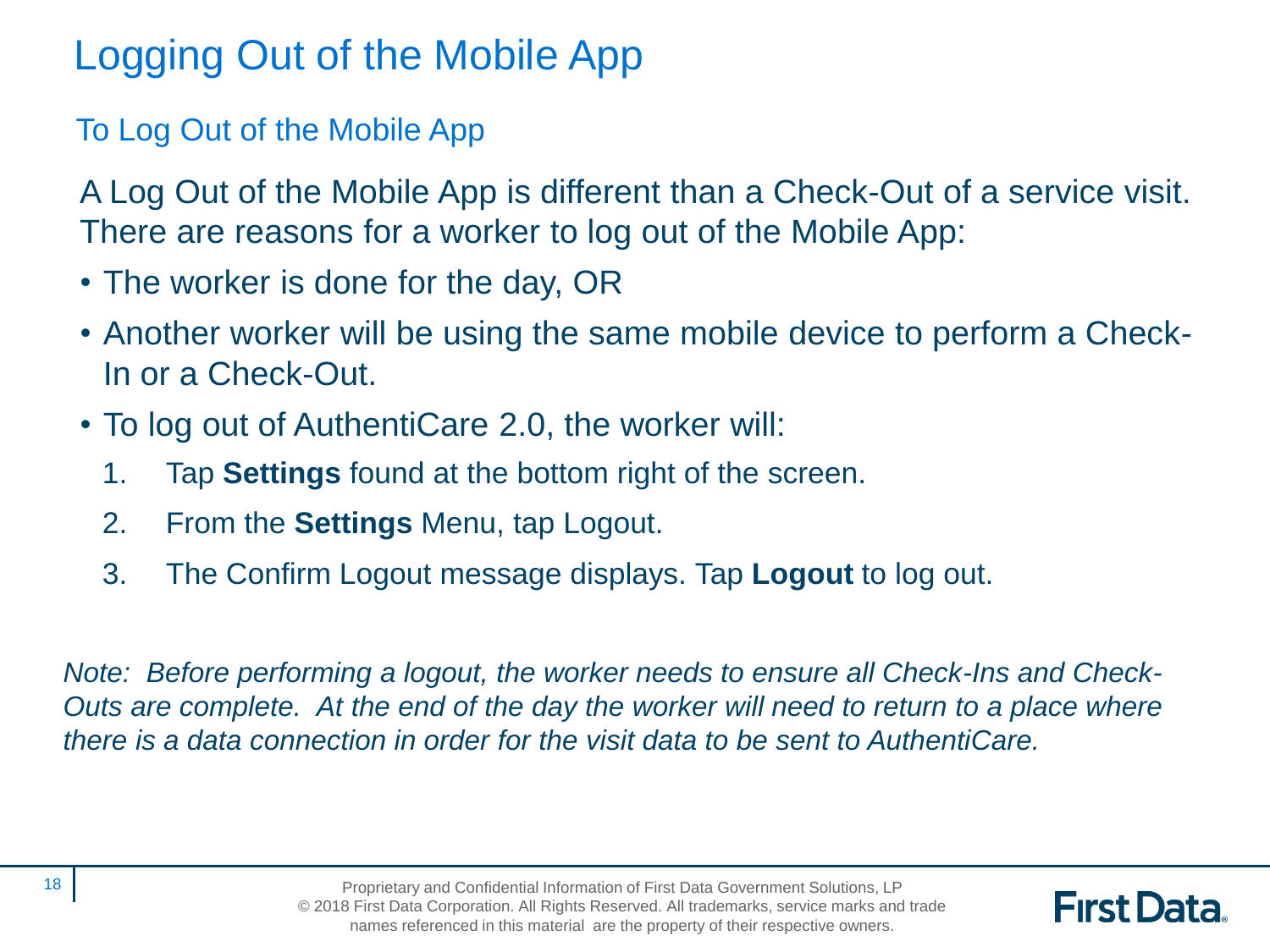#### The Screens for Log Out

- Tap **Setting**s to open the Menu.
- Tap **Logout.**
- On the Confirm Logout screen, tap **Logout.**



Proprietary and Confidential Information of First Data Government Solutions, LP © 2018 First Data Corporation. All Rights Reserved. All trademarks, service marks and trade names referenced in this material are the property of their respective owners.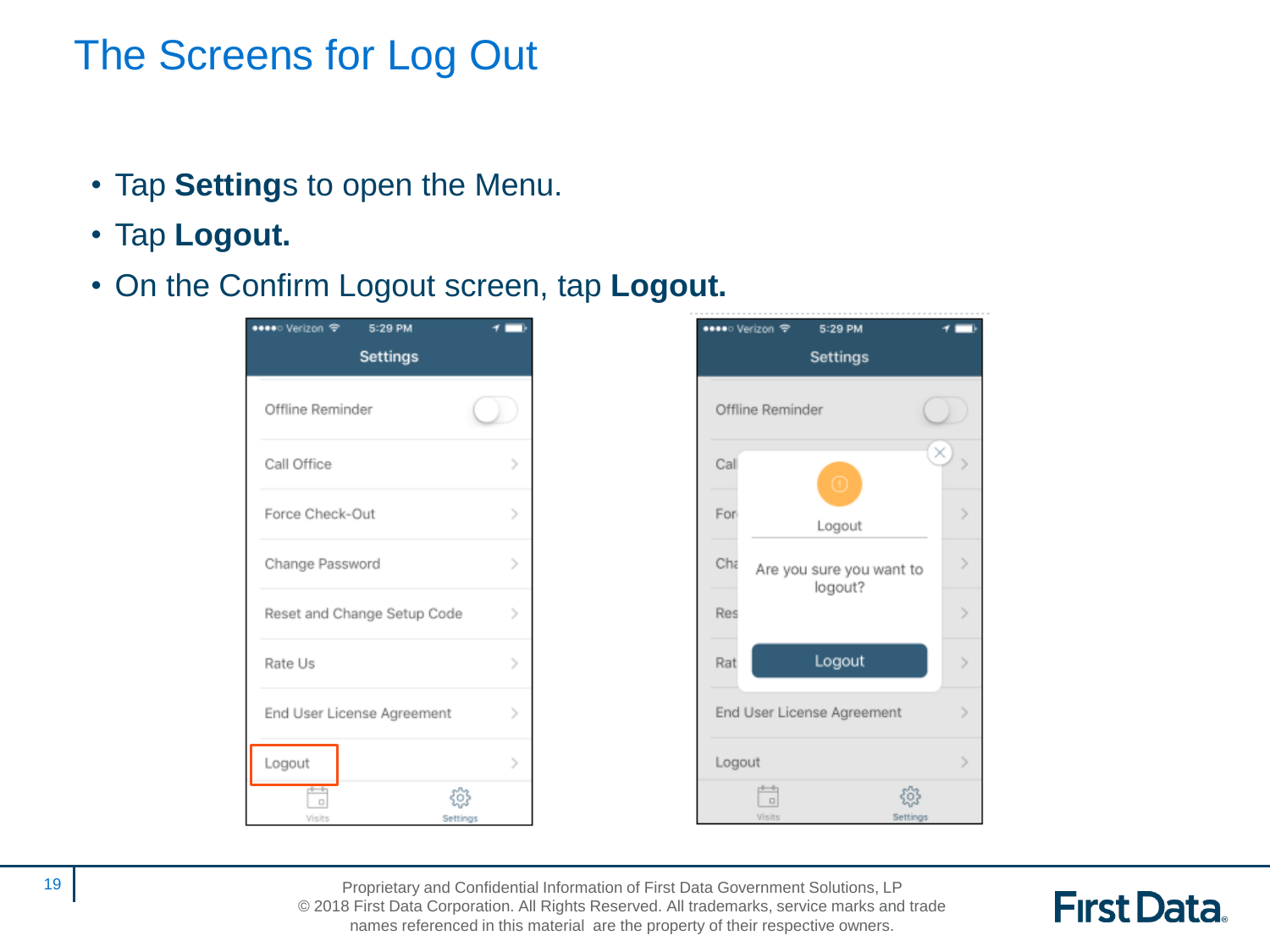#### To Access the Calendar

To access the calendar, workers will:

- 1. Log in to the Mobile App using the Worker ID and Password.
- 2. Tap the current date **(Today)** at the top of the mobile screen to open the Calendar.
- 3. The calendar opens; it defaults to the current date.
- 4. Tap **OK** to view any visits you have already completed and pending appointments for the day.
- 5. Tap and scroll to display past dates.
- 6. Tap **OK** on the chosen date to view completed visits for that past date.

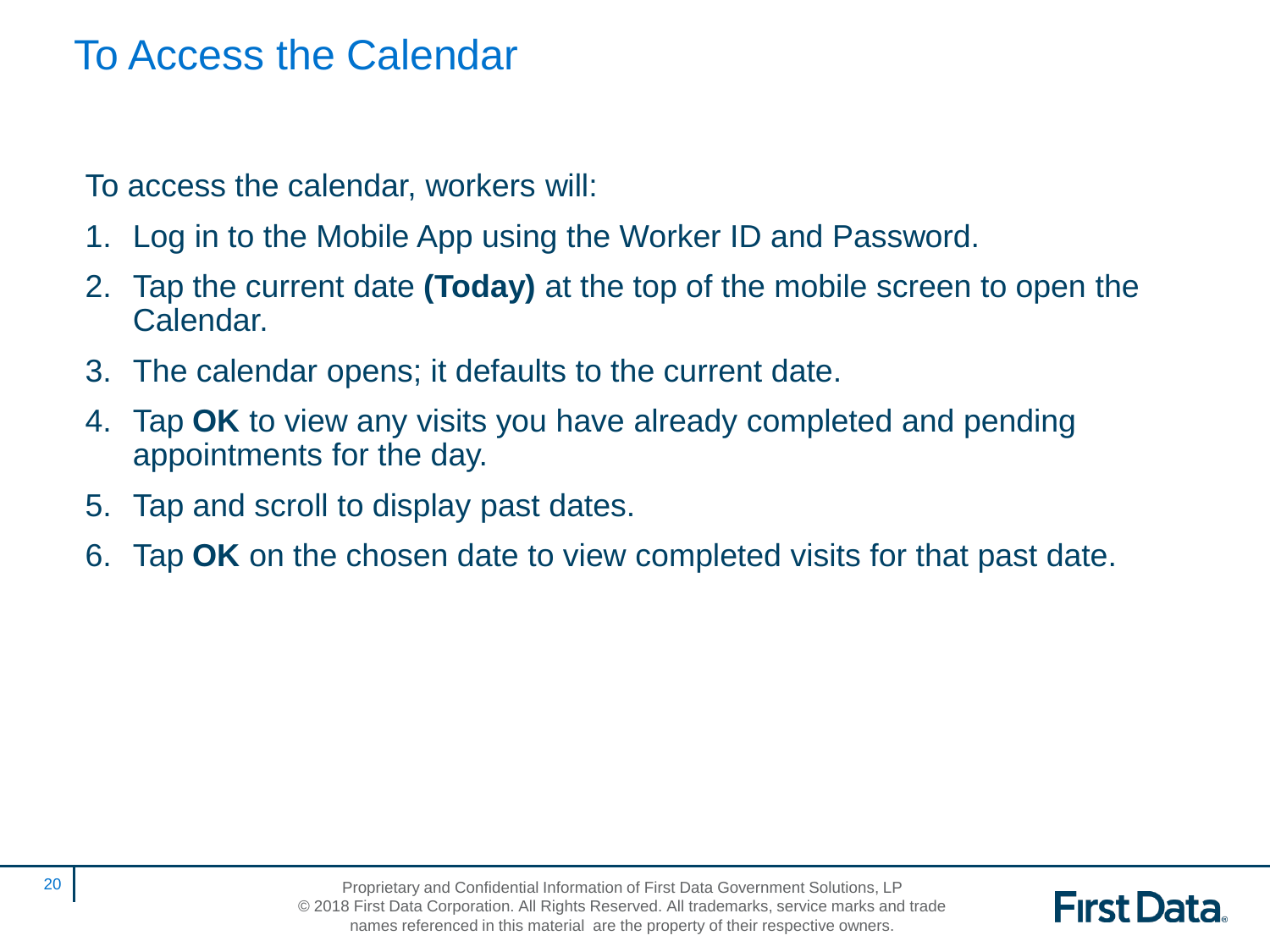#### Choosing Today's Date on the Calendar

A tap on the highlighted date will display the list of scheduled events, completed visits, and any pending Check-Outs (for any Check-Ins already performed by the worker) for the day.



Proprietary and Confidential Information of First Data Government Solutions, LP © 2018 First Data Corporation. All Rights Reserved. All trademarks, service marks and trade names referenced in this material are the property of their respective owners.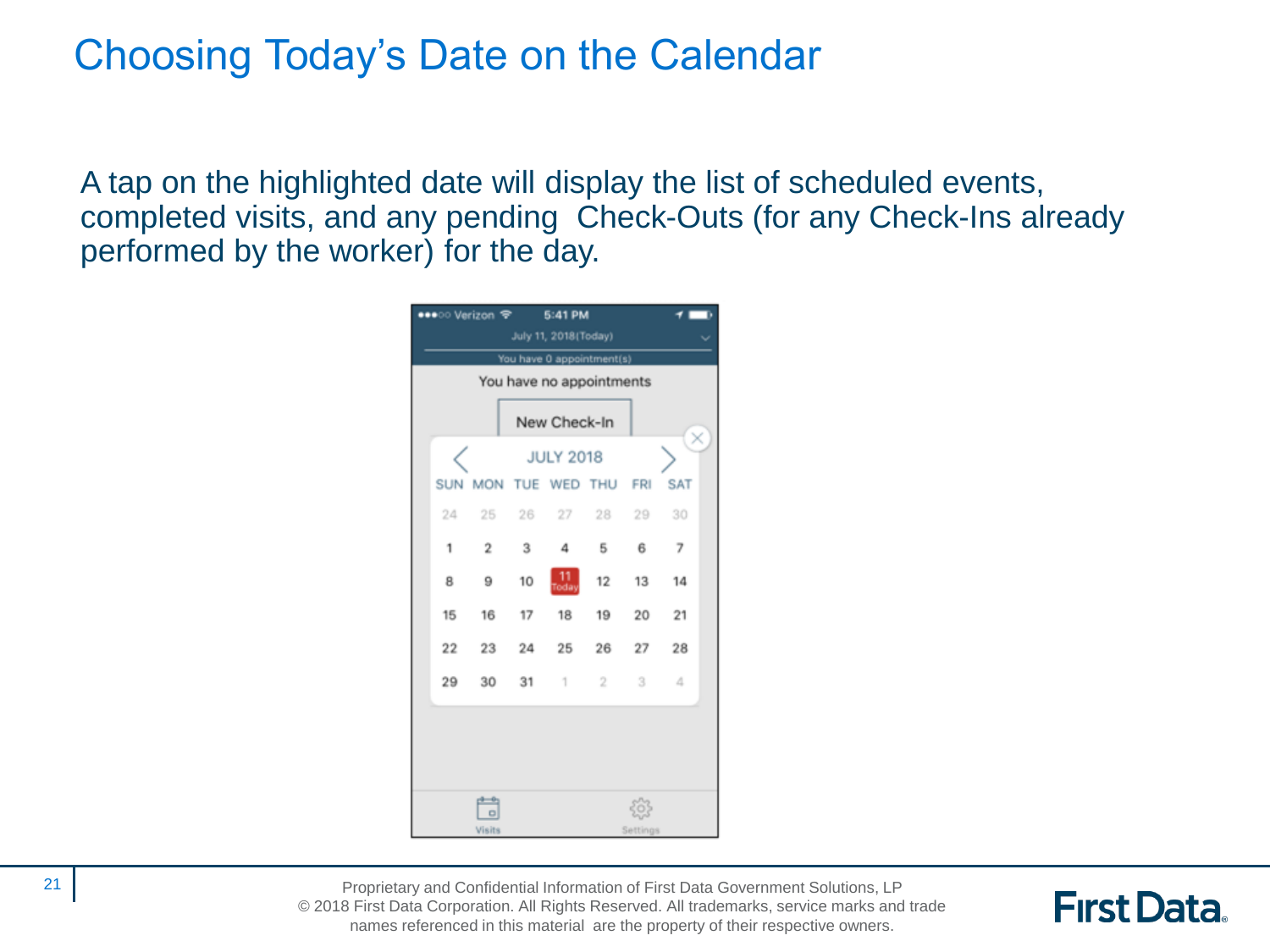#### The Check-In Process – Scheduled Visit

When the worker arrives at the client location, the worker will:

- 1. Open AuthentiCare 2.0.
- 2. Input the **Worker ID** and **Password** to begin the session.
- 3. Tap **DONE** on the keyboard to remove the keyboard first or tap **Sign In**.
- 4. Tap the **Client Card** of the scheduled visit.



Proprietary and Confidential Information of First Data Government Solutions, LP © 2018 First Data Corporation. All Rights Reserved. All trademarks, service marks and trade names referenced in this material are the property of their respective owners.

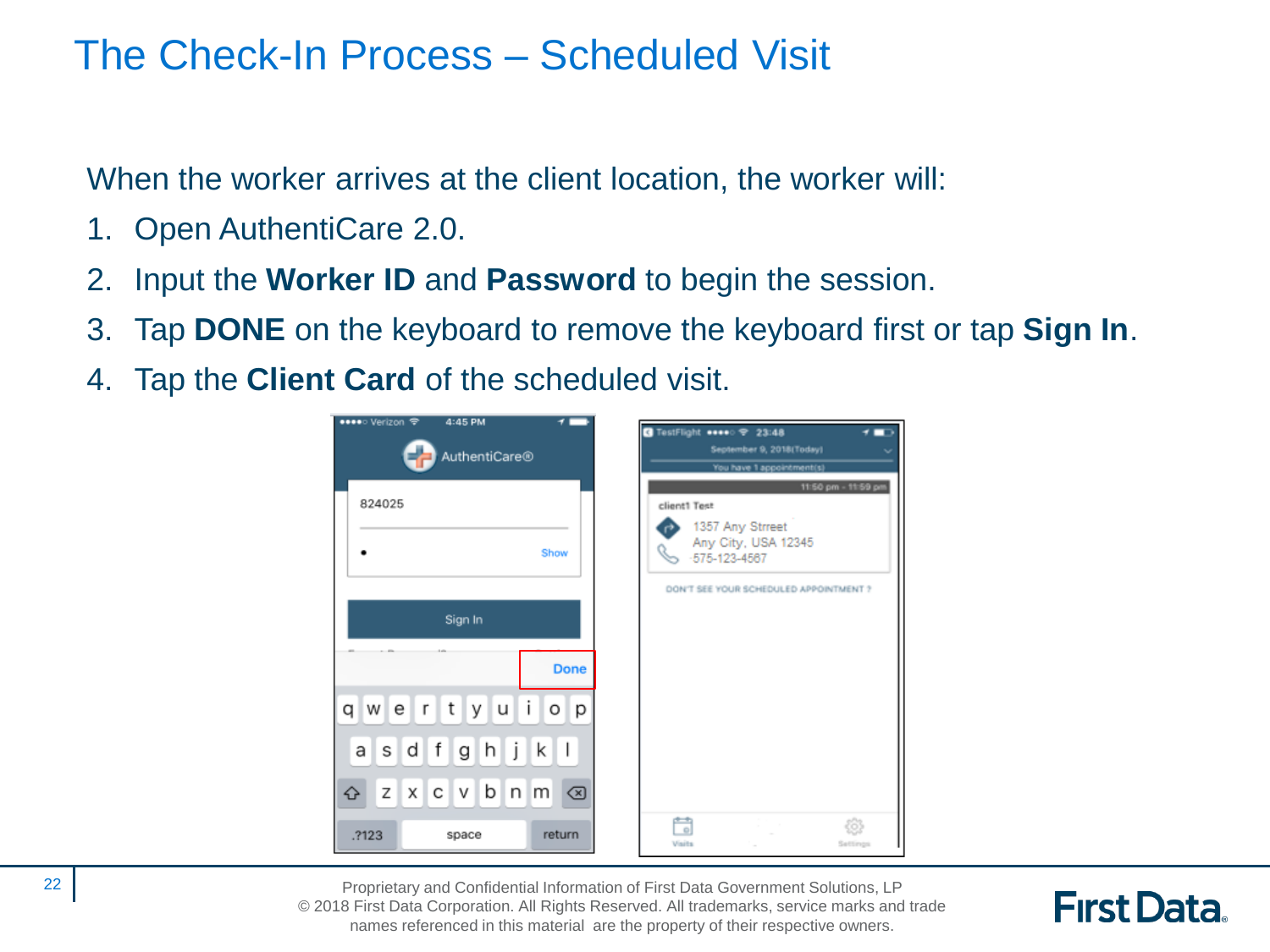#### The Check-In Process - Scheduled Visit (continued)

- 5. Services are already noted on the Check-In screen for scheduled events.
- 6. Tap **Submit Check-In**. The Check-In Success screen displays.
- 7. Tap **Done**.



Proprietary and Confidential Information of First Data Government Solutions, LP © 2018 First Data Corporation. All Rights Reserved. All trademarks, service marks and trade names referenced in this material are the property of their respective owners.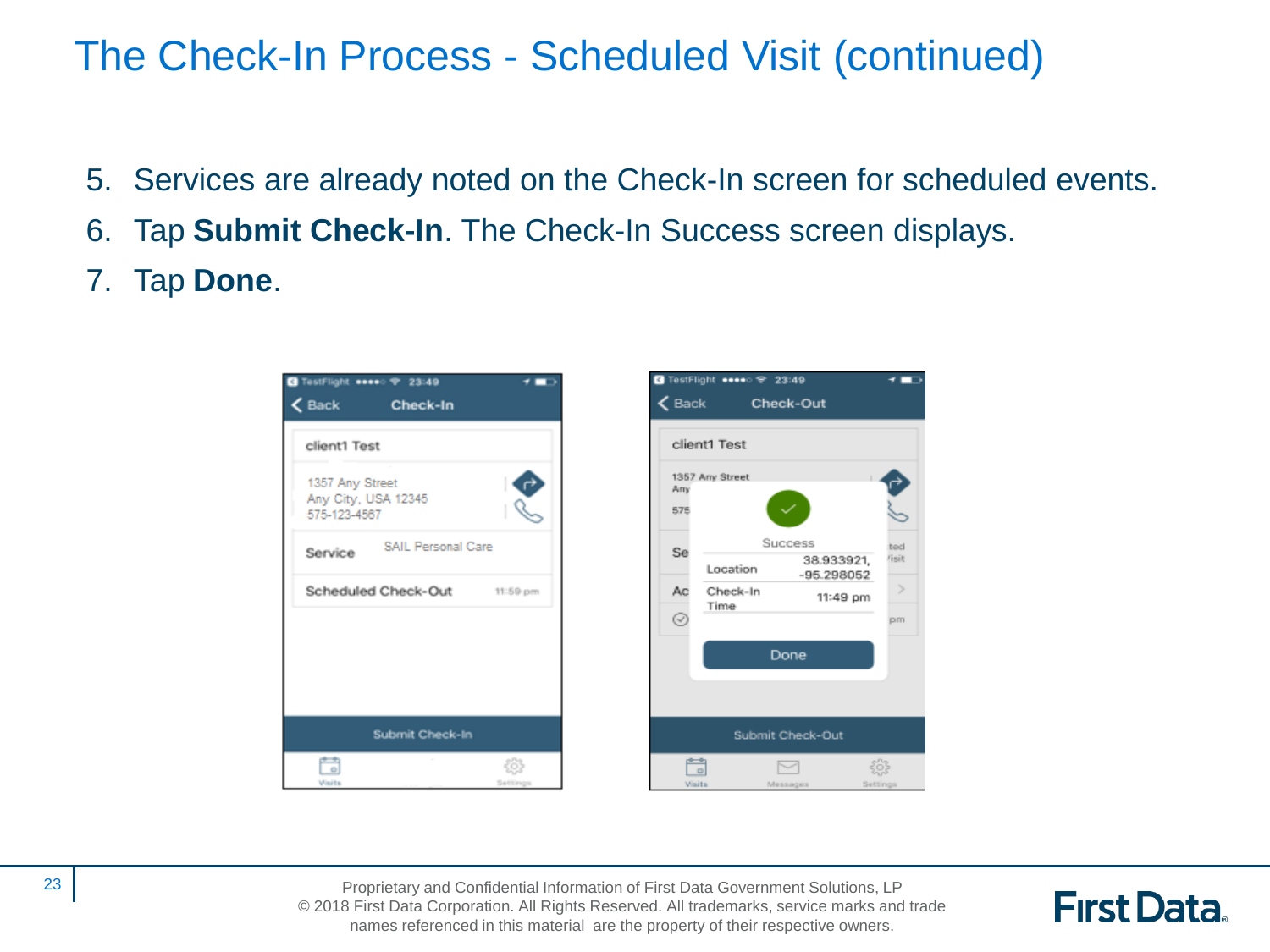#### The Check-In Process – Unscheduled Visit

When the worker arrives at the client location, the worker will:

- 1. Open the AuthentiCare Mobile App (AuthentiCare 2.0).
- 2. Input the Worker ID and Password to begin the session.
- 3. Tap **DONE** on the keyboard to remove the keyboard first, or tap **SIGN IN**.
- 4. Tap **NEW CHECK-IN** if "You have no appointments" displays in the date banner.
- 5. Choose a client from the list of clients that display, if the applicable client is on the list.



Proprietary and Confidential Information of First Data Government Solutions, LP © 2018 First Data Corporation. All Rights Reserved. All trademarks, service marks and trade names referenced in this material are the property of their respective owners.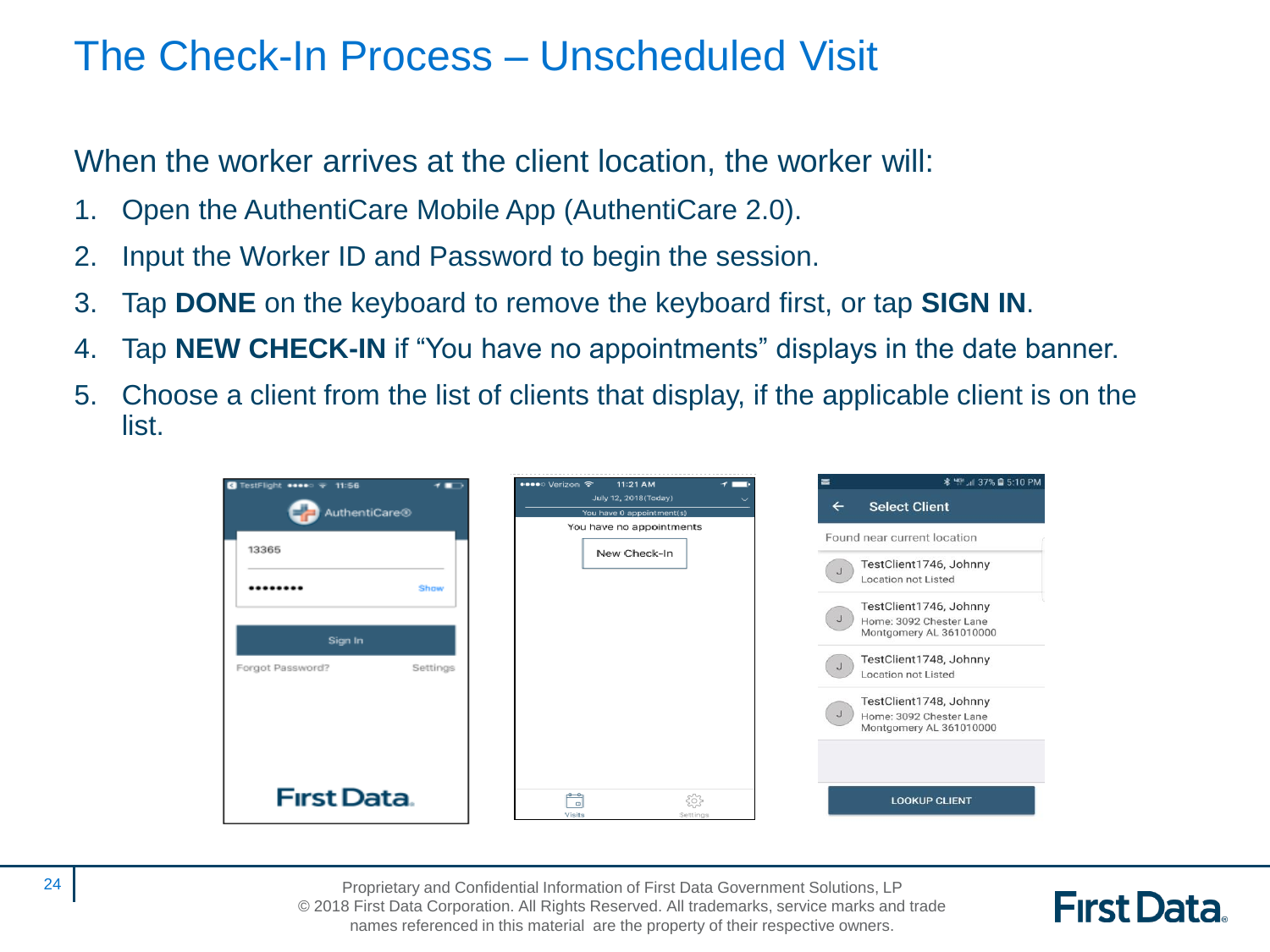#### The Remainder of the Check-In

To Complete the Check-In the worker will:

- 1. Tap the **Service** field on the Check-In screen that displays.
- 2. Select the service that will be performed by checking the circle  $\bullet\bullet\bullet$  to the right of the service name and the word Authorized.
- 3. Tap **Submit Check-In** once the service displays on the Client Card.
- 4. Tap **Done** on the Check-In Success screen. **Replace the first slide.**



Proprietary and Confidential Information of First Data Government Solutions, LP © 2018 First Data Corporation. All Rights Reserved. All trademarks, service marks and trade names referenced in this material are the property of their respective owners.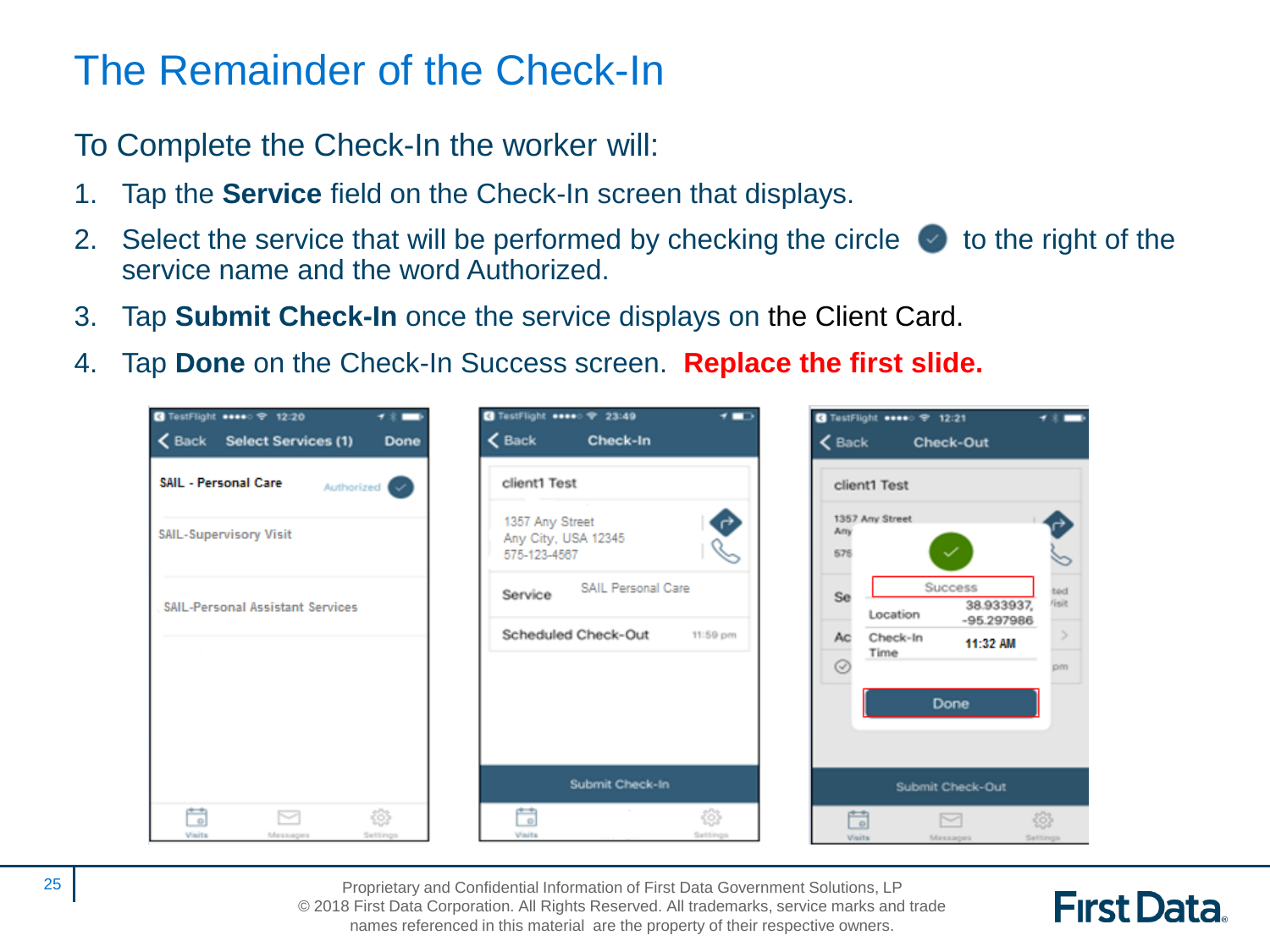#### The Check-Out Process

To Complete the Check-Out the worker will:

- 1. Tap the **Activities** field; tap the Activity(ies). Tap **Done**.
- 2. Tap the Observations field, choose one or more observations. Tap **DONE**.
- 3. Tap **Submit Check-Out**.
- 4. On the Check-Out Success screen, tap **Done**. The Visit (details) screen displays.
- 5. Workers can also tap the client's name to review visit details and actual "Check-in" and "Checkout" times.



Proprietary and Confidential Information of First Data Government Solutions, LP © 2018 First Data Corporation. All Rights Reserved. All trademarks, service marks and trade names referenced in this material are the property of their respective owners.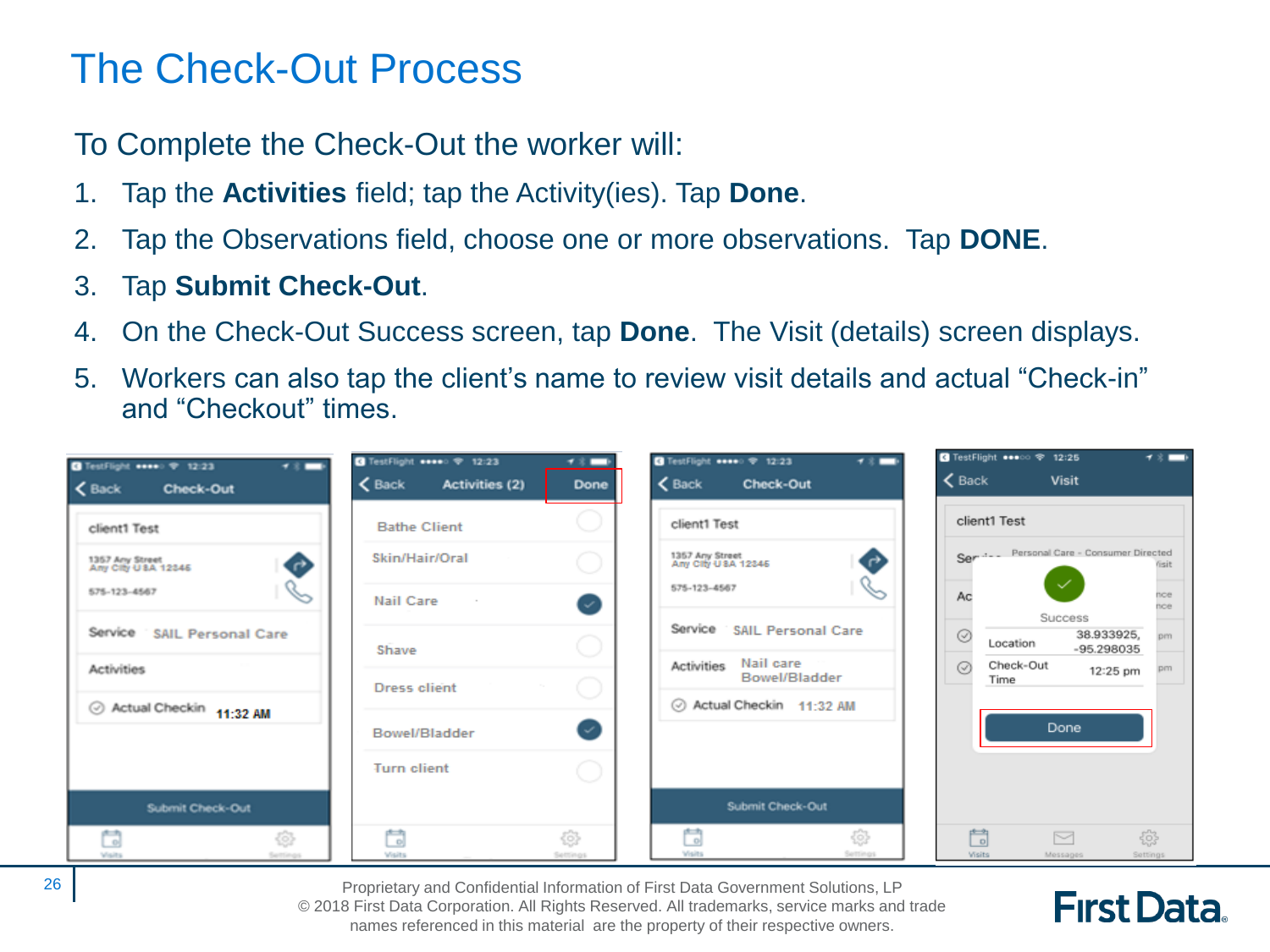## No Client Found at the Location of the Mobile Device

If the client's name is not listed on the Select Client screen, the screen will display "No clients found."

- 1. The worker will tap **LOOKUP CLIENT** on the Select Client screen.
- 2. If the worker taps **LOOKUP CLIENT**, the worker then enters the last name of the client, or **CLIENT ID** (if approved), on the **LOOKUP CLIENT** screen.

#### To do this the worker will:

- 1. Tap **LOOKUP CLIENT**.
- 2. Input the last name of the client on the Lookup Client Screen.
- 3. Tap Lookup.
- 4. Choose the client who is to receive services.
- 5. Complete a Check-In with Check-In process steps.
- 6. Call the provider if the client cannot be located by searching for the last name.



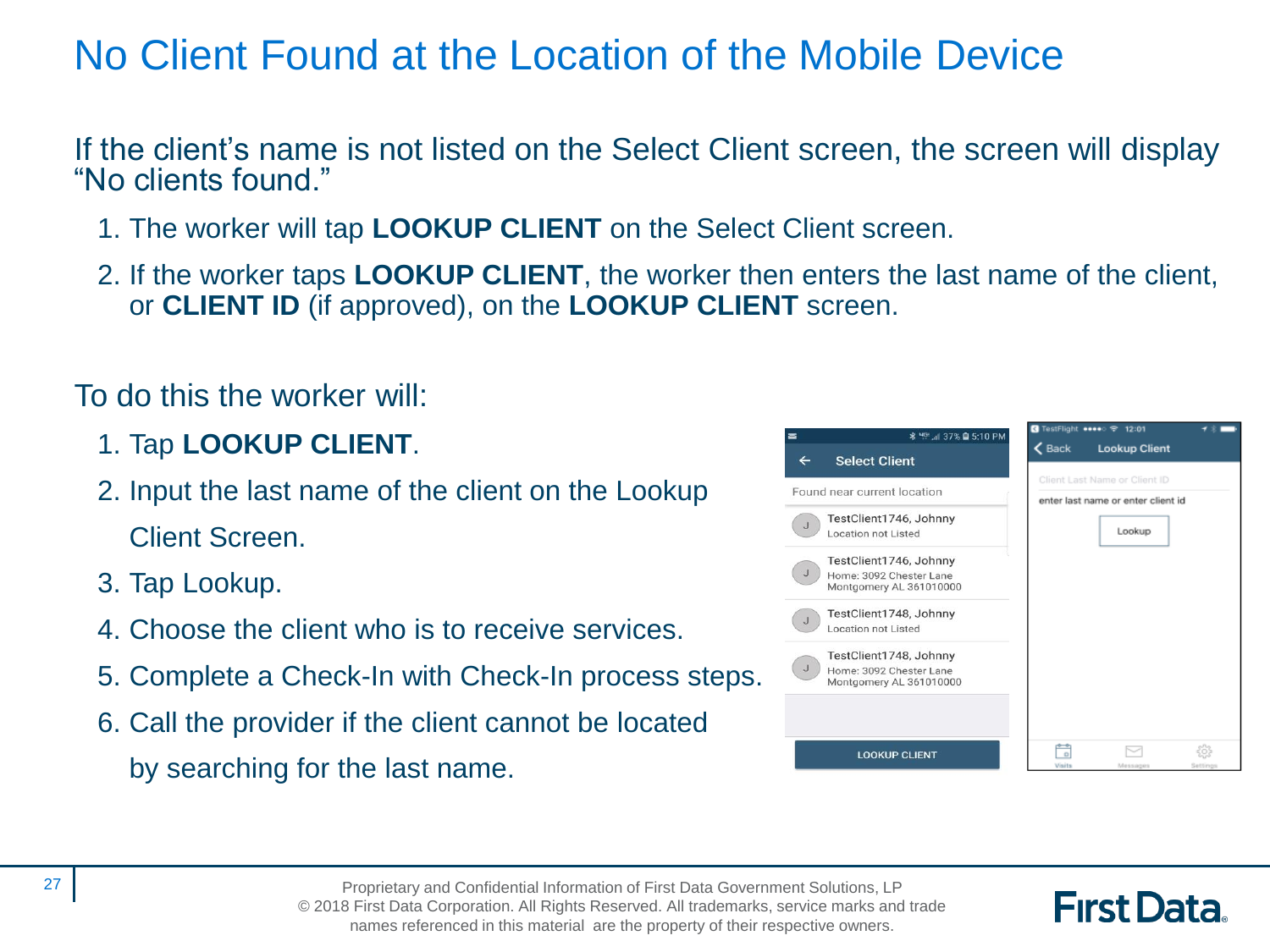#### Data Connectivity Vs No Data Connectivity

- Tapping on **NEW CHECK-IN** displays all the clients matching the GPS location of the mobile device when there is data connectivity. GPS coordinates of the clients are displayed on the Check-in and Check-out confirmation screen.
- GPS coordinates cannot be found if there is no data connectivity.
- If worker is outside Standard Service Zone, all Check-In/Check-Out data are stored in the mobile app until the mobile device enters a location of internet service. Once that occurs, all data is pushed to AuthentiCare.
- Completed visits that are not pushed to AuthentiCare will display 'Not Synced' next to them.
- The mobile device displays a red banner when there is no data connectivity.

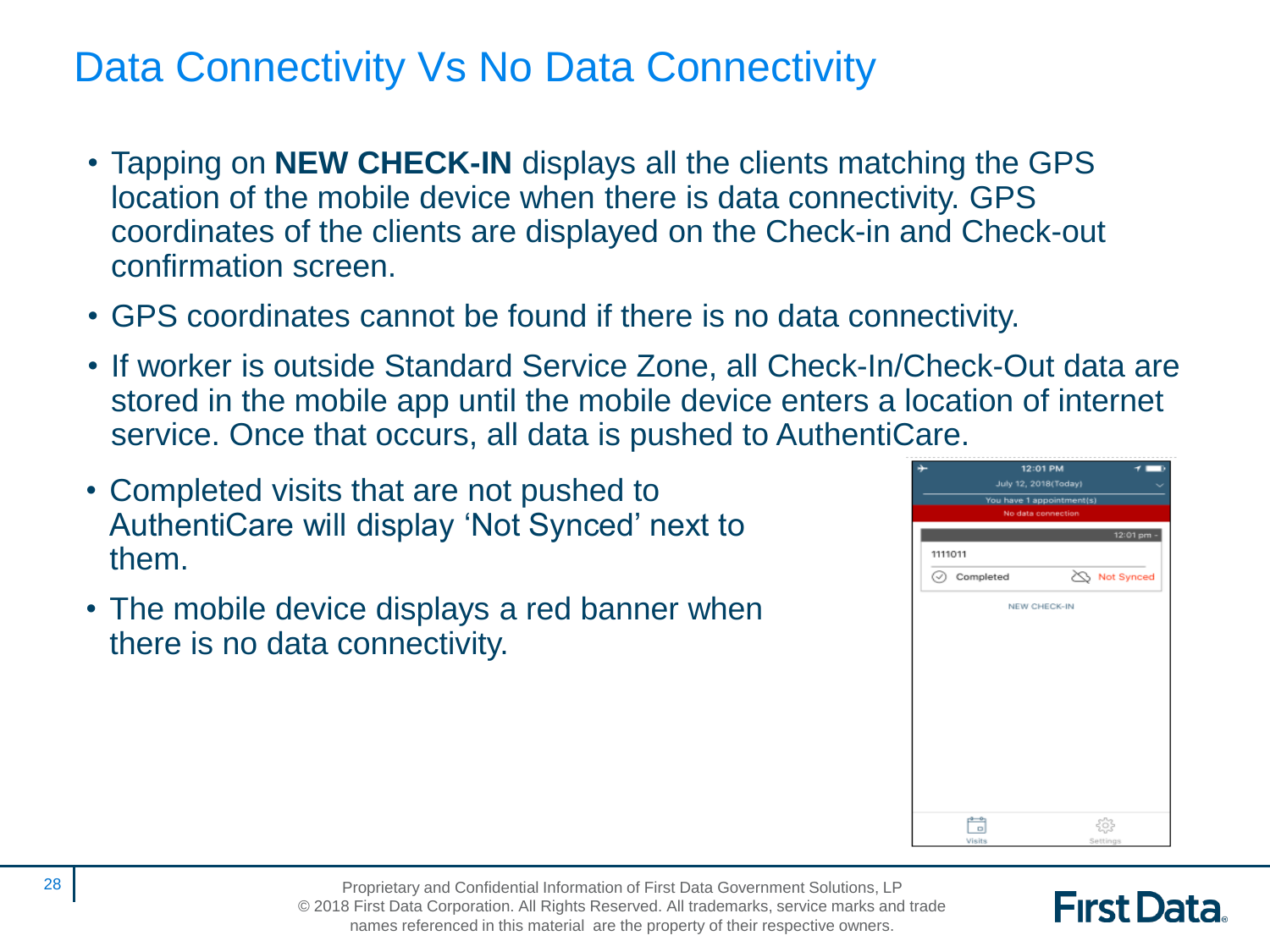#### Menu Features

There is an abbreviated Menu accessed from Settings even before a worker logs in. After a Worker Login, the worker will tap Settings at the bottom right on the screen to open the Menu with a full array of choices. The following choices display:

- **See Device Identifier**: A tap of this choice allows the mobile device's Device ID to display.
- **Offline Reminder**: A slide of this button allows the worker to receive a reminder of the mobile device's offline status.
- **Call Office**: A tap on this choice automatically makes a call from the worker's mobile device to the agency telephone number registered in AuthentiCare.
- **Force Check-Out**: A tap on this choice allows a capture of the time and location of a visit for a Check-Out when the worker has forgotten, or has been unable, to process a Check-In.

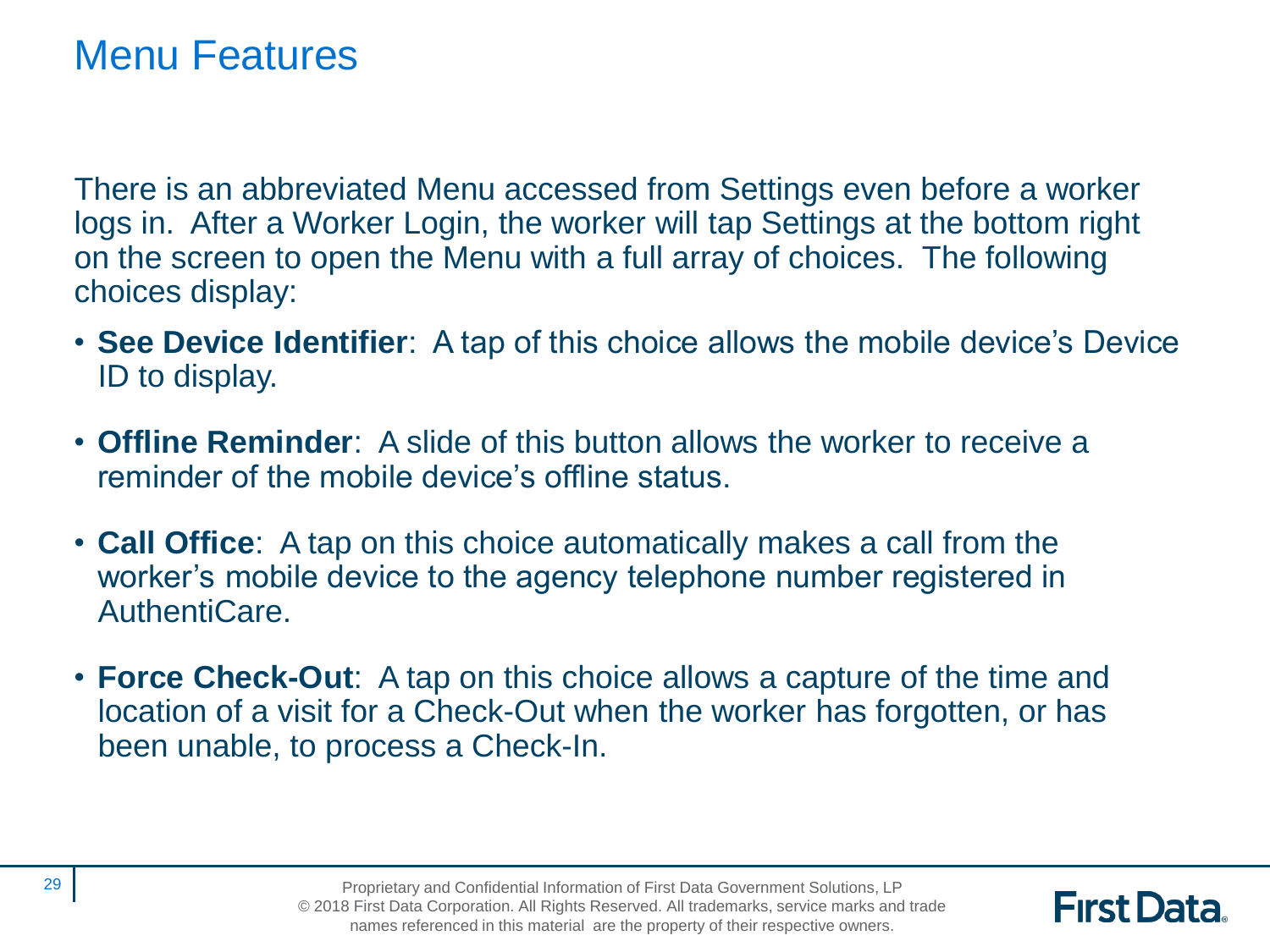#### Additional Menu Features

- **Change Password**: A tap on this choice enables the worker to process a password change, before being locked out, without having to call the agency for a temporary password reset. Once the worker is locked out of the Mobile App, the worker will have to contact the provider to reset the password.
- **Reset and Change Setup Code**: A tap on this choice allows the worker to reset the app from one jurisdiction to another. This feature would only be used in Alabama to change from ALABAMAPRD (production) and ALABAMACAT (training/test).
- **Rate Us**: A tap on this choice allows the worker to rate the AuthentiCare Mobile App.
- **End User License Agreement**: A tap of this choice displays the full agreement for the worker's review.
- **Logout**: A tap of this choice enables the worker to log out of the Mobile App. All needed data should be saved before a log out.

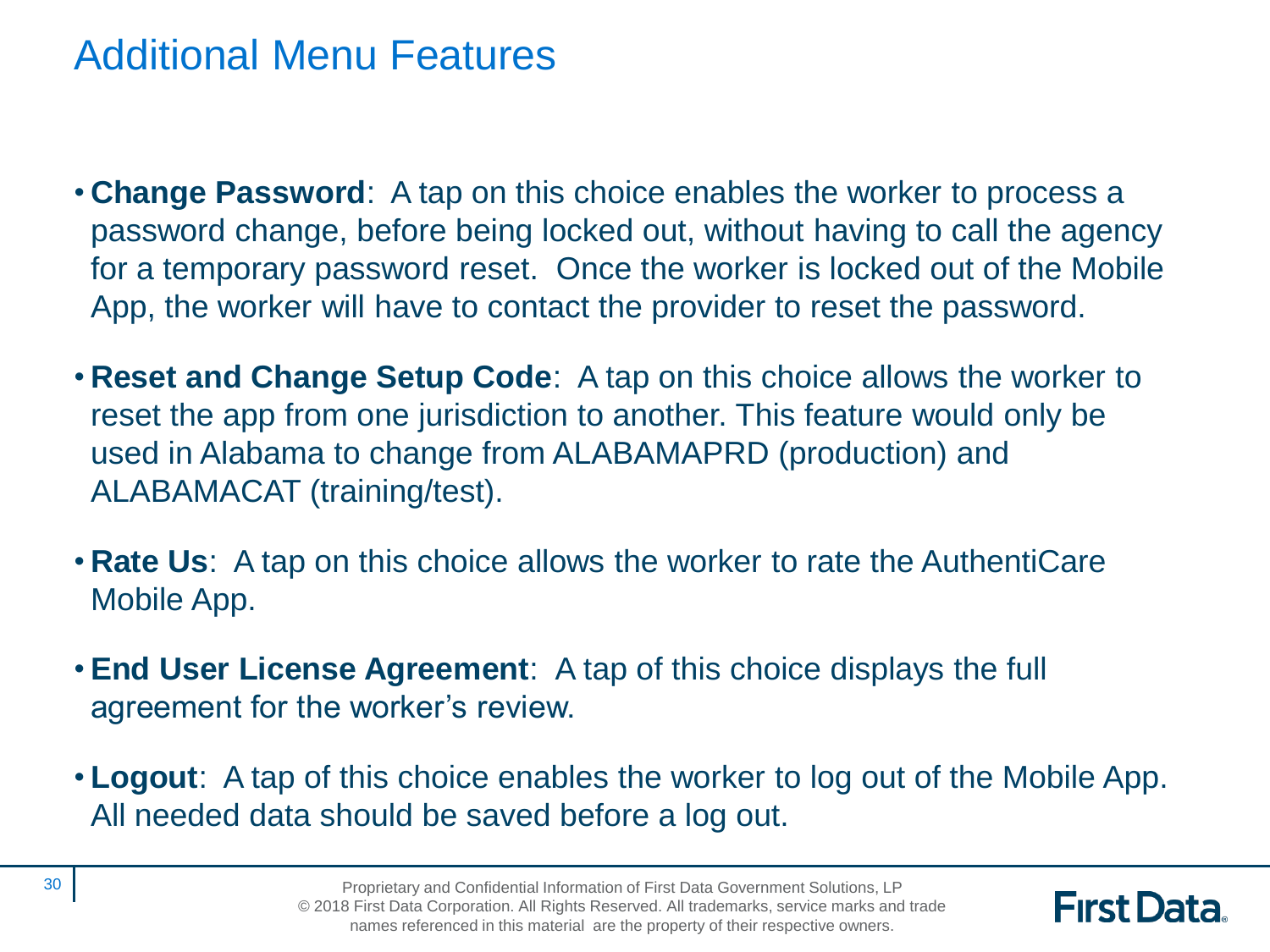## Menu Options

#### • **Menu before Login** • **Menu after Login**





Proprietary and Confidential Information of First Data Government Solutions, LP © 2018 First Data Corporation. All Rights Reserved. All trademarks, service marks and trade names referenced in this material are the property of their respective owners.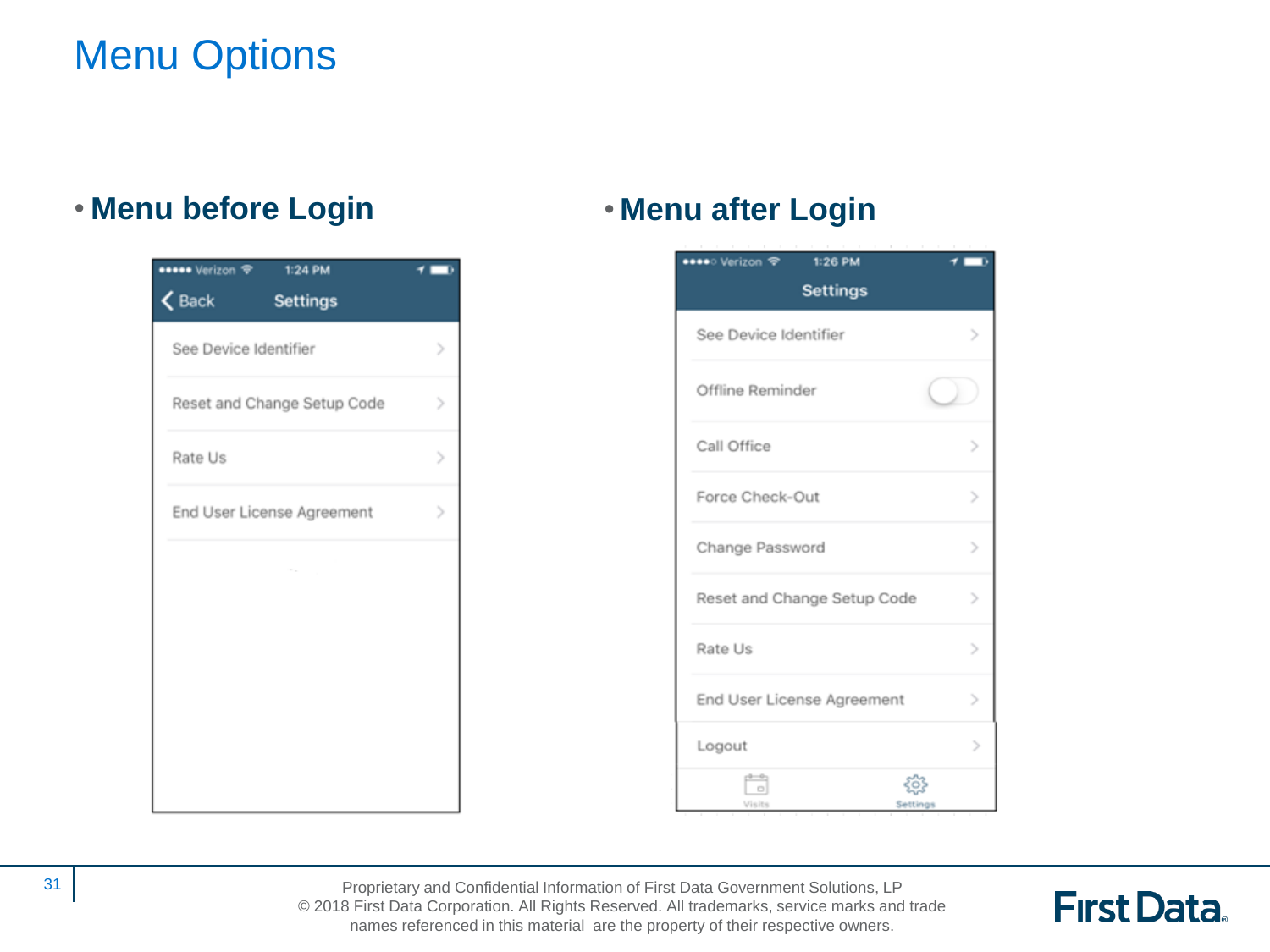#### Next Steps

- The current AuthentiCare mobile app will no longer be available as of late in the evening of September 30, 2018.
- Please remember only iOS mobile devices with operating systems 9.0 and greater will support AuthentiCare 2.0.

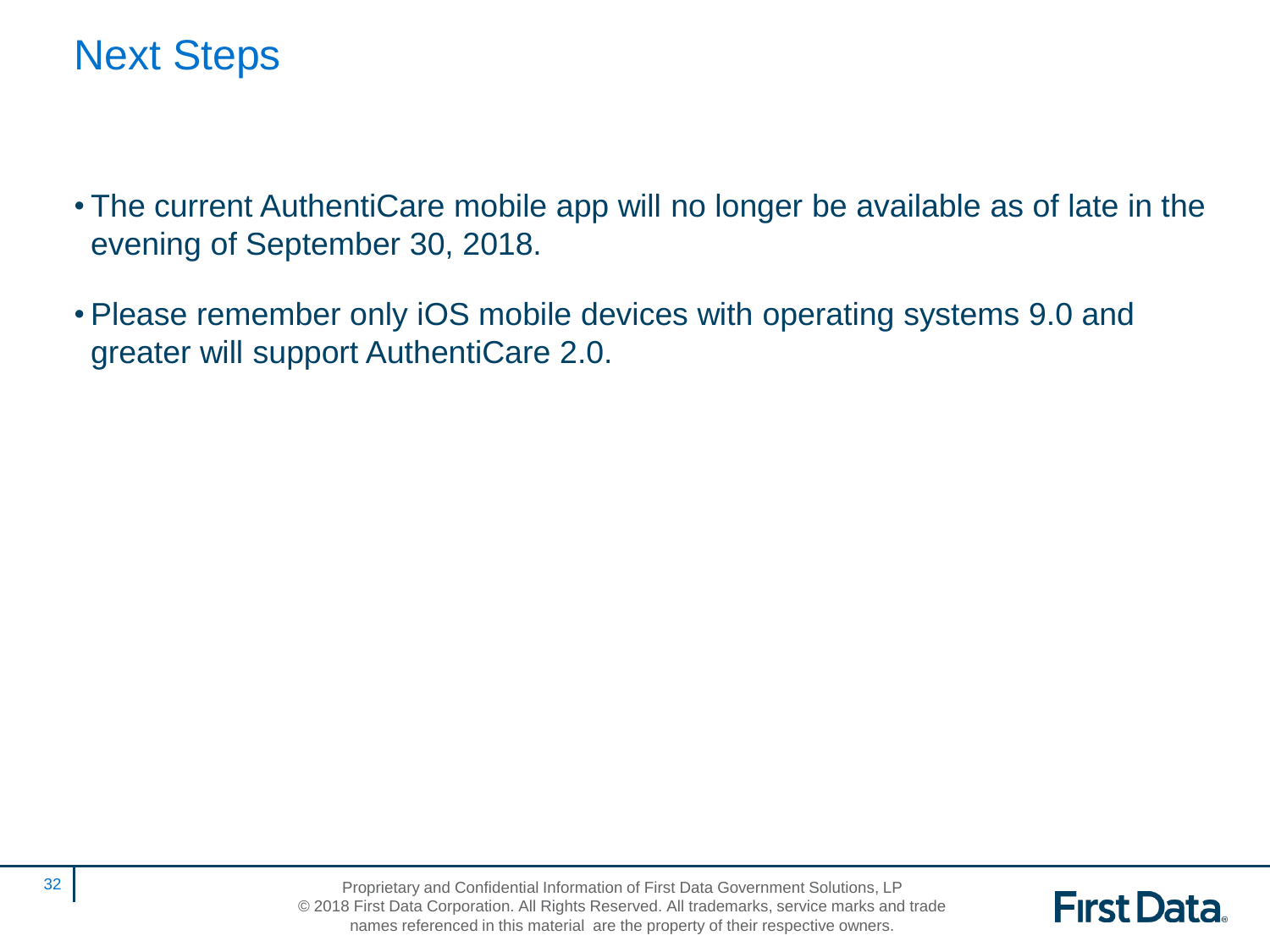## AuthentiCare 2.0 Ongoing Support

#### **For AuthentiCare Support:**

• Please call the First Data AuthentiCare Support Help Desk at:

o 1-800-441-4667, Option 6, or email **AutentiCare. Support@firstdata.com** 

#### • **The AuthentiCare Alabama User Manual, Chapter 11:**

oFound under Custom Links on the main menu of the AuthentiCare Alabama website

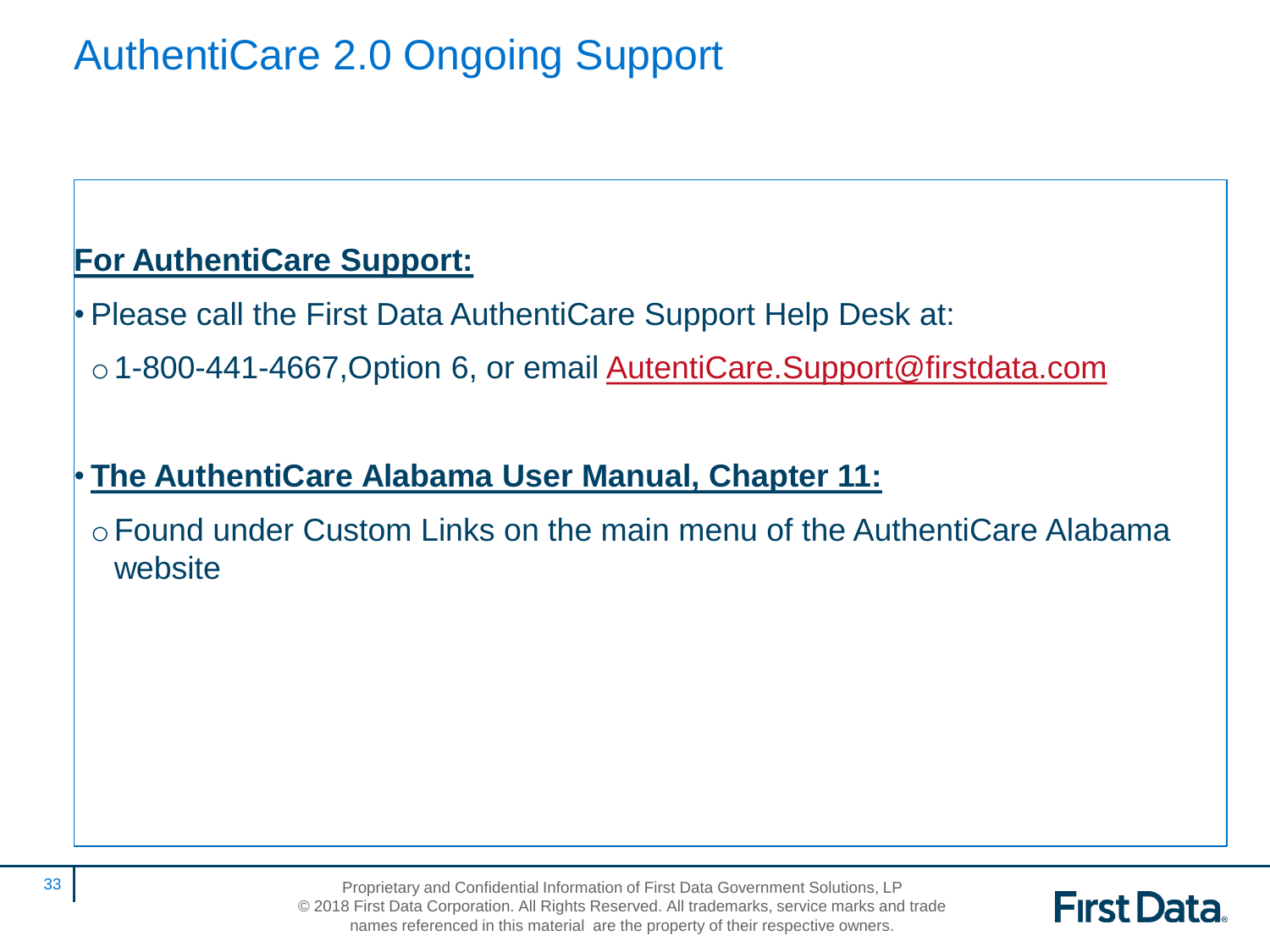# Questions?